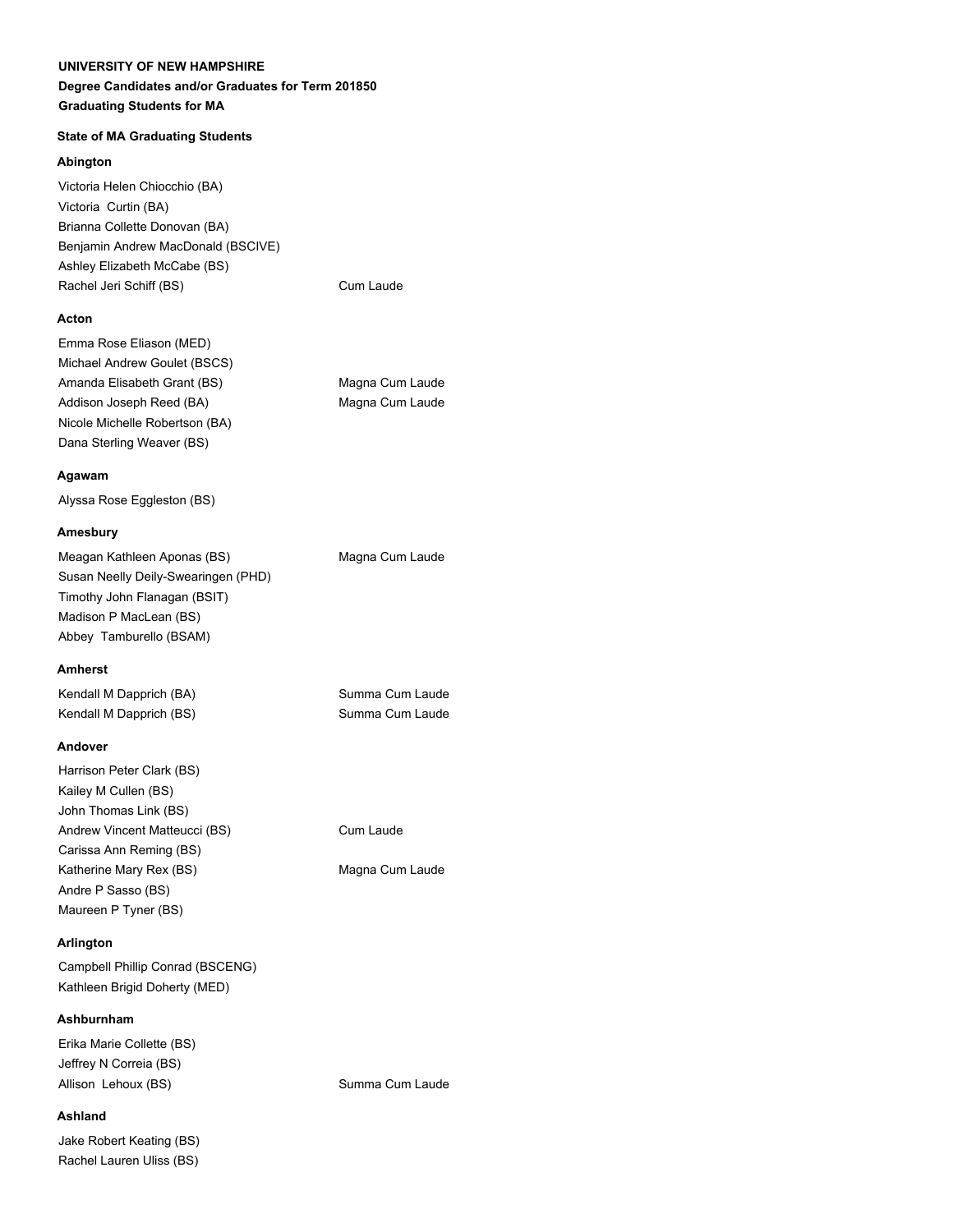**State of MA Graduating Students Ashland Attleboro** Madeleine Grace Cammarano (BA)

Jordan Elizabeth Lavallee (BS) Summa Cum Laude

**Auburndale**

Angela Rose O'Leary (BA)

**Barnstable**

**Auburn**

Catherine Ann Harrington (BS) Magna Cum Laude

**Becket** Samuel Bean (BSCIVE)

**bedford** Ryan Connor Clasby (MA)

#### **Bedford**

Brenna Rose Gildea (BS) Madeline Catherine Nunes (BS) Leah Marie Roselli (BA)

#### **Belchertown**

Lynn Ann Barszcz (BM) Magna Cum Laude Kyla Alexis Madden (MS) Eric J Schliemann (BSME)

**Bellingham** Kayla Rose Spencer (BS) Magna Cum Laude

**Belmont**

Jacqueline Elizabeth King (BS) Fiona P Mulrooney (BS) Casey Rose Shea (BA) Magna Cum Laude

**Berkley** Matthew James Graca (BSCIVE)

**Berlin** Maddison Hunter Walsh (BS)

# **Beverly**

Olivia V Bachry (BS) Brendan William Bolt (BA) Clinton Eugene Cabral (BS) Summa Cum Laude Kathryn D Estabrook (BA) David John Krasnowiecki (MBA) Nicole Marie Lapointe (BA) Timothy James LeBlanc (BA) Summa Cum Laude John C Morency (BS) Daniel Grant Patrazza (BS)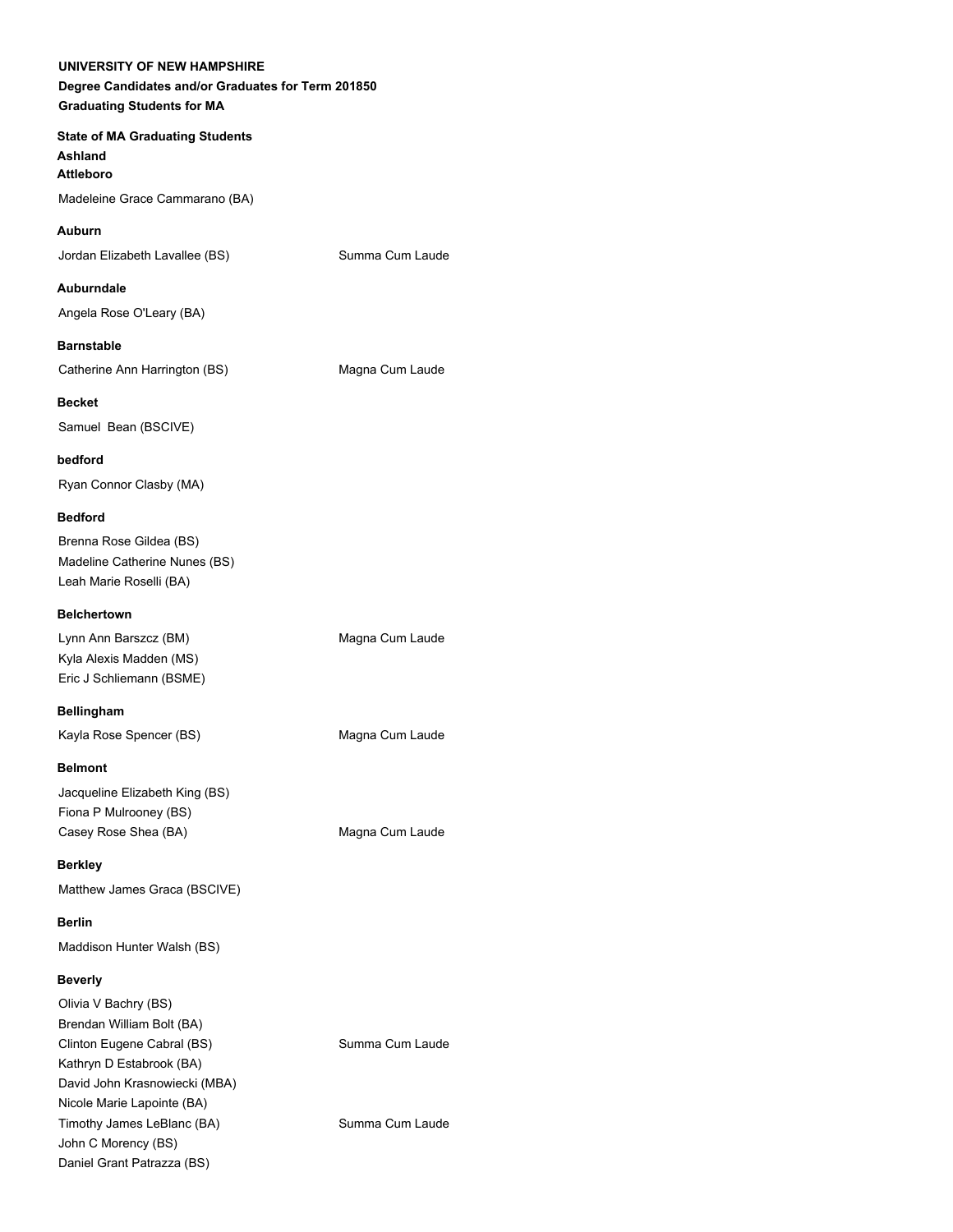# **Degree Candidates and/or Graduates for Term 201850 Graduating Students for MA**

# **State of MA Graduating Students**

**Beverly** Alex Scouras (AAS) Michael Valotto (BA)

# **Billerica**

Jacob Thomas Capraro (BA) Brooke Elizabeth Elmore (BS) Cum Laude Katie Anne Fabiano (BA) Magna Cum Laude Megan Randall Lopez (BS) Cum Laude Sara Jean MacDonald (BA) Natalie Anne Mahoney (BS) Sarah Joanne Studley (BS)

#### **Bolton**

Olivia Janice Beaudoin (BS) Magna Cum Laude Andrea Jane LaBonte (BS) Magna Cum Laude Jared Paul Missaggia (BS)

#### **Boston**

Meghan Christine Dewsnap (BA) Cum Laude John James Lepore (BA) Elizabeth R Pardy (BA) Magna Cum Laude Hannah E Silva (BS) Taylor Lauren Thomas (BA)

#### **Boxborough**

Nicholas Robert Cabana (BA) Kathryn Vittoria Terranova (BS)

#### **Boxford**

Madeline Ruth Clapp (BS) Magna Cum Laude Riley Stone (BS)

#### **Boylston**

Dean Curtis Herrick (BS) Juliana Ruth Shank (BS) Magna Cum Laude

#### **Braintree**

Timothy Emmanuel Collins (BS) Leah M Connelly (BA) Kristen Theresa Foley (BA) Caitlin Mary Gardner (BS) Cum Laude Stephanie Lynn Gorman (BS) Mikaela Hawe (BA) Andrew James Holland (BSCIVE) Gerald C. Martin (BA) Timothy William Miller (BS) Cum Laude Sierra Lyn Moline (BS) Troy G Oriola (MS) Jaclyn Elizabeth Swan (BS)

#### **Brewster**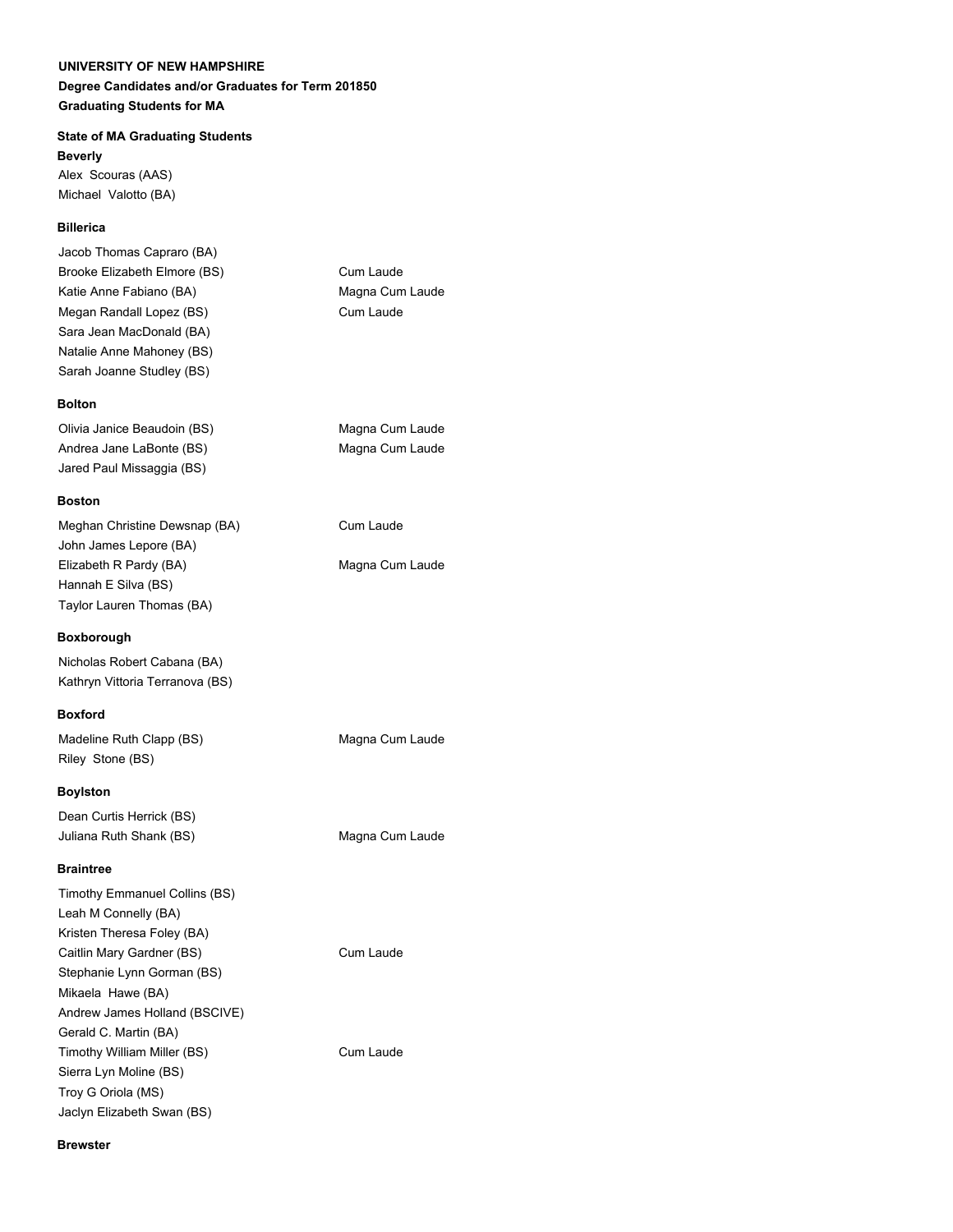### **Degree Candidates and/or Graduates for Term 201850 Graduating Students for MA**

### **State of MA Graduating Students**

**Brewster** Colin Mcdermott Palmer (BS)

#### **Bridgewater**

Tesslyn Kenny Arrighi (BS) Melissa Marie Juliano (BS) Alexander Paul MacKinnon (BSEE) Jason Stephen Skibinski (BS)

#### **Brockton**

Alicia Paige Donovan (BS) Emilee Grace Ensko (BS) Jacob Michael LoGiudice (BA)

#### **Brookline**

Erica Jablonski (PHD) Luke Philip Reavey (BS)

#### **Burlington**

| Gabriella Marie Barbuto (BA) | Magna Cum Laude |
|------------------------------|-----------------|
| Michael Andrew Costa (BS)    |                 |
| Amanda Morgan Flaherty (BS)  | Magna Cum Laude |
| Matthew James Hennigan (BA)  |                 |
| Samuel Abraham McNeil (BS)   | Magna Cum Laude |
| Olivia Leigh Miliano (BS)    | Magna Cum Laude |
| Marielle Parker (BS)         | Summa Cum Laude |
| Juliana Elyse Purvis (BA)    | Cum Laude       |
|                              |                 |

#### **Buzzards Bay**

Shelby Alexis Fortune (BA)

#### **Byfield**

Courtney Colleen Cohan (BA) Magna Cum Laude Jake William Gilbert (BS) Leah Elizabeth Marshall (BA) Nicole Marie Sullivan (BS) Nicholas Joseph Venora (BS)

#### **Cambridge**

Wenjing Liu (PHD) Myles Liam Lynch (PHD) James A Perkins (MS)

#### **Canton**

Grace Elizabeth Barrera (BS) Magna Cum Laude Elise Marian Barry (BS) Laura Clancy (BS) Cum Laude Brian Hagan (BS) Isabelle Marie Hegland (BM) Magna Cum Laude Matthew Jeffrey Lavoie (BS) Shannon Belle Milewski (BA) Georgio John Papakonstantinou (BA)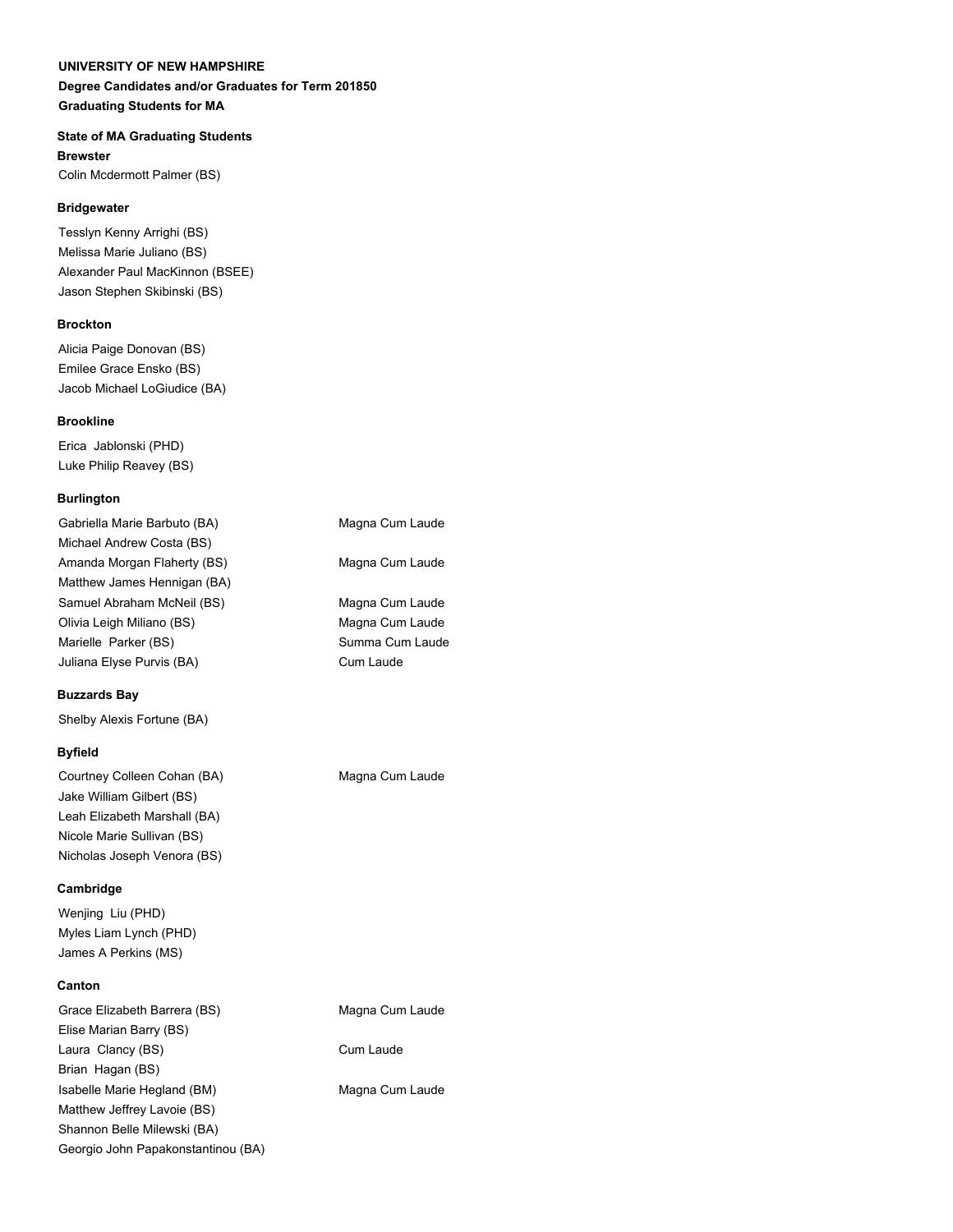# **Degree Candidates and/or Graduates for Term 201850 Graduating Students for MA**

# **State of MA Graduating Students**

**Canton**

Amanda Caitlyn Walsh (BS) Christine M Ward (BA) Lilly Jenna Weiner (BS)

# **Centerville**

| Emily K Ramsay (BA)           | Cum Laude       |
|-------------------------------|-----------------|
| Jessica Jeanine Roselund (BS) |                 |
| Kassandra Jean Varney (BS)    | Magna Cum Laude |
| Samantha Elizabeth Walsh (BA) |                 |

# **Charlestown**

Grace Ann Callahan (BS) Cum Laude

### **Charlton**

Cassandra O'Toole Hayes (BS) Magna Cum Laude

#### **Chatham**

Rebecca A Connors (BS) James Thomas Hinesley (BS) Brenna Marie McGill (BS)

### **Chelmsford**

| Samantha Margaret Benoit (BS)    |
|----------------------------------|
| Rachel A Bossi (BS)              |
| Taylor Anthony Cartaglia (BS)    |
| Meghan Elizabeth DiBacco (BS)    |
| Jessica Pauline Dodge (BS)       |
| Eleanor Margaret Langthorne (BA) |
| Kerry Rita Monahan (BA)          |
| Jonathan James Olsen (BS)        |
| Catherine Mary Regan (BS)        |

#### **Chesterfield**

Hana Johnson (BS)

#### **Chicopee**

Michelle Marie LaCroix (MS)

**Clinton**

Courtney L Mullin (MS)

#### **Cohasset**

| Benjamin Thomas Buckley (BSMATH) |
|----------------------------------|
| Emily Nicole Davis (BA)          |
| Erin Elizabeth Driscoll (BA)     |
| Erin Elizabeth Driscoll (BSAM)   |
| Shelby Nicole Silvia (BS)        |

# **Concord**

Julie A Asadoorian (BS) Jenna Lee Carlton (BA) Emily Alexandria Krupa (BS) Summa Cum Laude Summa Cum Laude Summa Cum Laude

Cum Laude

Summa Cum Laude Magna Cum Laude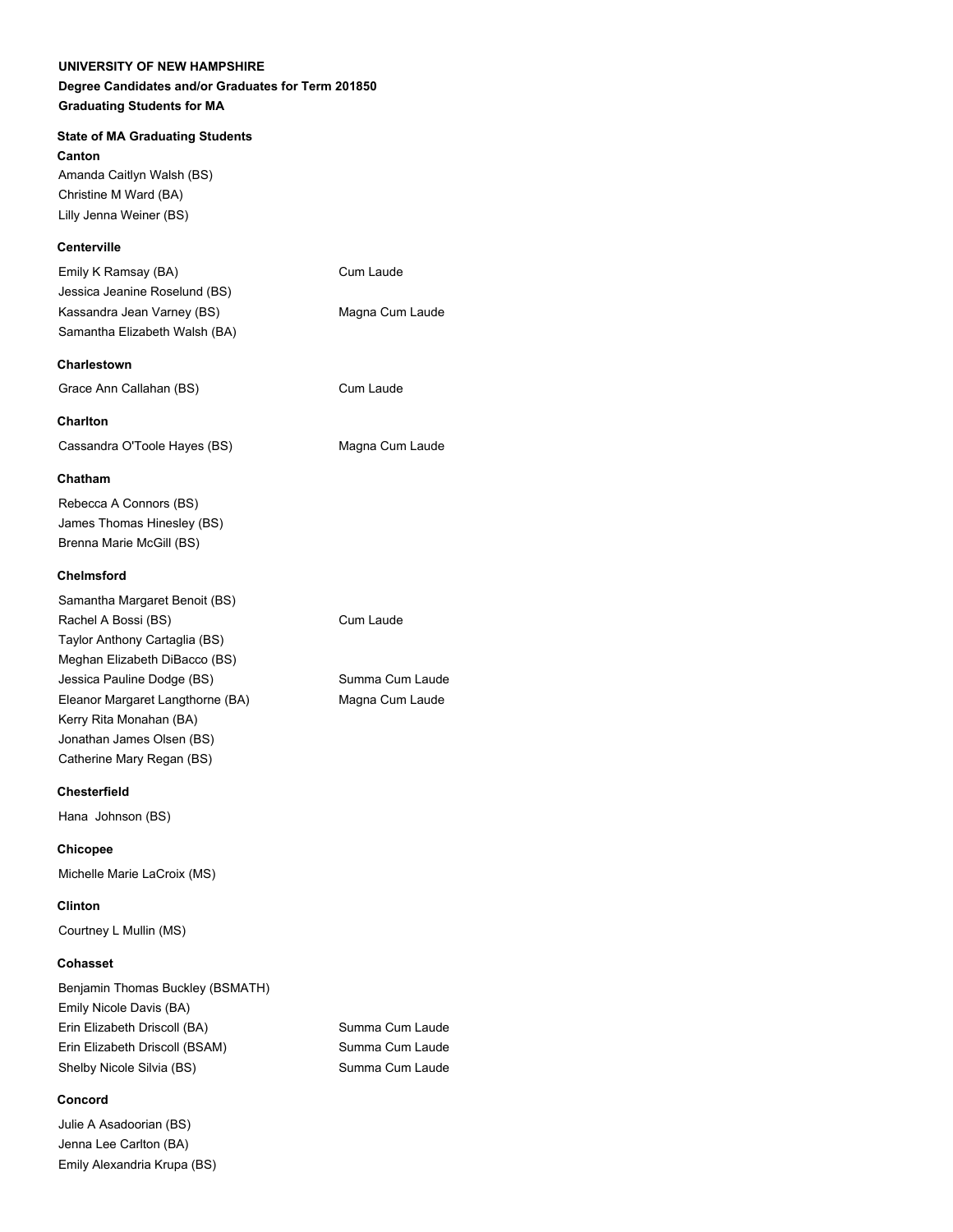# **Degree Candidates and/or Graduates for Term 201850 Graduating Students for MA**

### **State of MA Graduating Students**

**Concord** Drew Robert Schieni (BA)

#### **Dalton**

Shamus White (BS)

### **Danvers**

| Patrick Robert Berry (BA)         | Magna Cum Laude |
|-----------------------------------|-----------------|
| Kelsey A Chadwick (BS)            |                 |
| James Matthew Curley (BS)         |                 |
| Tyler John Dustin (BA)            |                 |
| Rachel Lynne Fish (BS)            | Cum Laude       |
| Lauren Nicole Geissler (BS)       |                 |
| Harrison P Gorman (BS)            |                 |
| Jennifer Marie Lueke (BS)         | Cum Laude       |
| Kelley Marie McCarthy (BS)        |                 |
| Kristen McCoy (BS)                | Summa Cum Laude |
| Matthew Robert Shay (BS)          |                 |
| Taylor Marie Vetere (MED)         |                 |
| Christopher Stephen Weimert (BA)  |                 |
| <b>Dartmouth</b>                  |                 |
| Brendan Thomas Sullivan (BS)      | Cum Laude       |
| Dedham                            |                 |
| Delaney Elizabeth Kabat (BA)      |                 |
| <b>Dorchester</b>                 |                 |
| Georgia Elizabeth Caine (BS)      | Magna Cum Laude |
| Hien Thi Phan (BS)                | Cum Laude       |
| David Anthony Watkins (BS)        |                 |
| Douglas                           |                 |
| Christopher Cody Cicero (BA)      | Magna Cum Laude |
| <b>Dracut</b>                     |                 |
| Rachael Christina Flores (BSCIVE) |                 |
| Matthew George (BS)               |                 |
| Zachary Grant (BA)                |                 |
| Selena Lynne Hansen (BS)          |                 |
| Baylee Elizabeth O'Connell (BS)   |                 |
| Duxbury                           |                 |
| Amanda Elizabeth Jones (MED)      |                 |
|                                   |                 |

**East Bridgewater**

Genevieve Rose Grasso (BA) Matthew Kyle Perry (BS)

#### **Eastham**

Emily Kambar Silvestri (BS) Heather Spiegel (BS)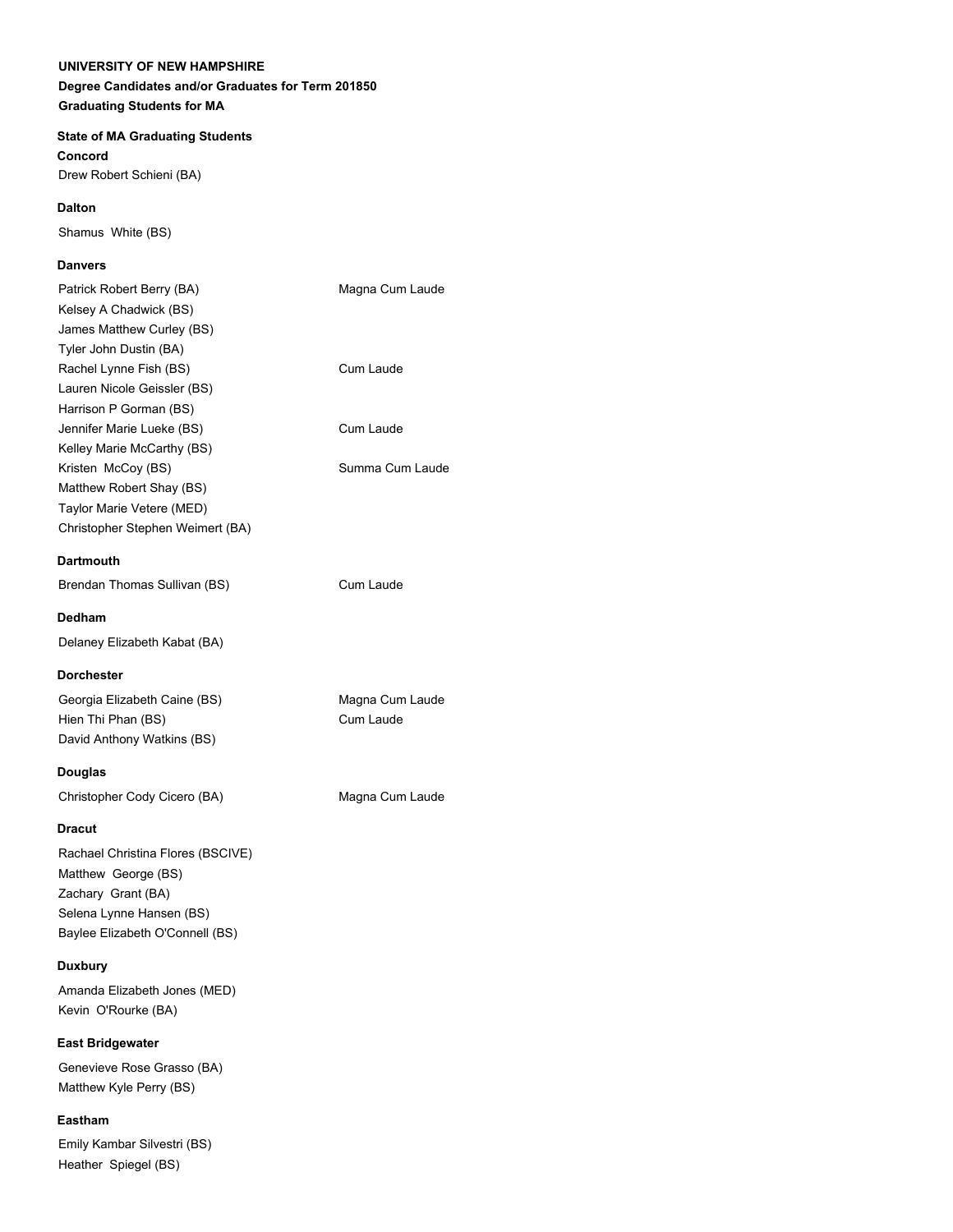**State of MA Graduating Students Eastham Easthampton** Adeline Marie Boysen (BFA) Magna Cum Laude **Easton** Angelina Brandolini (BS) **East Orleans** Raissa Rosa Lima (BA) Summa Cum Laude **East Sandwich** Carly Ann Hokanson (BA) Christopher Francis Jones (BS) **East Taunton** Cheyenne Leigh Collins (BS) Summa Cum Laude Dylan John Desantis (BS) Benjamin Walter Tully (BS) **East Walpole** Sarah Josephine Armstrong (BS) Magna Cum Laude Cassidy Rose Jackson (BS) William Thomas Logan (BS) **Edgartown** Hanna Kim (BS) **Essex** Jonathan Austin Decker (BS) Matthew Heckman (MS) Ramsey William King (BA) **Everett** Derek Upton (MS) **Fairhaven** Tristan Joseph Hart-Bonville (BS) Summa Cum Laude **Fall River** Jillian Michele Economos (BA) **Fiskdale** Elizabeth S O'Connor (BA) Summa Cum Laude **Fitchburg**

Ashley Elizabeth Valliere (BS)

**Florence** Kaitlin M Kochapski (BS) Magna Cum Laude

**Forestdale**

Dante Pomarico Lambros (BA)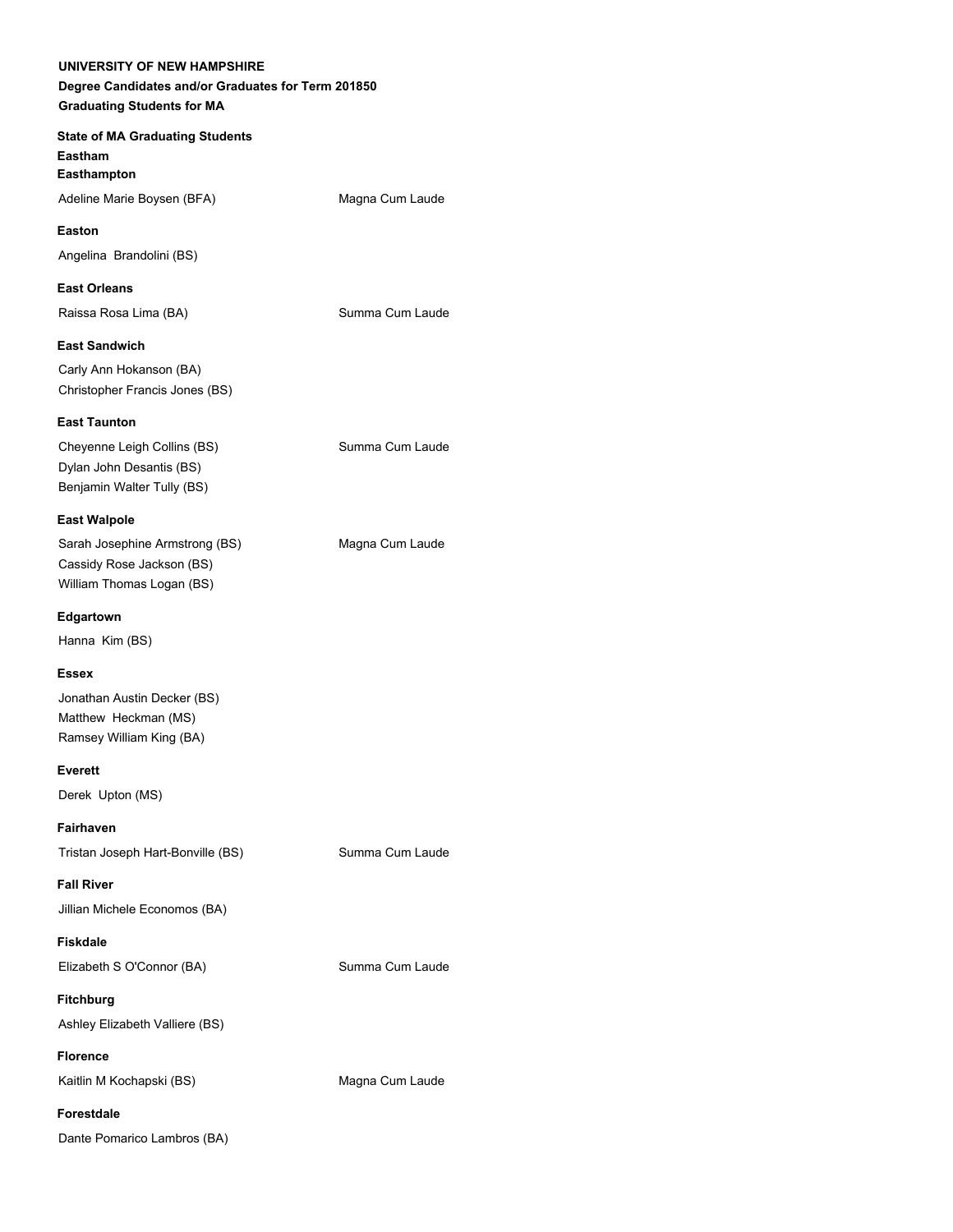Cum Laude Cum Laude Magna Cum Laude

Magna Cum Laude Cum Laude Summa Cum Laude

### **State of MA Graduating Students Foxboro**

Noah Jason Aspel (BS)

### **Framingham**

| James Robert Chin (BS)            |
|-----------------------------------|
| Alyssa Susan Dawidczyk (BS)       |
| Eustaguio Teodoro Dones (BM)      |
| Christopher Brown Elliott (BA)    |
| Megan Marie LaPlante (BS)         |
| Maggie McKeown (BA)               |
| Emily Louise Rich (BS)            |
| Carly Madison Scata (BA)          |
| Patrick Alexander Serven (BSCIVE) |
| Nicole Caroline Sica (BA)         |
| Noah Shing Solomont (BS)          |

### **Franklin**

| Cameron A Bean (BS)              | Magna Cum Laude |
|----------------------------------|-----------------|
| Claudia Jane Beck (BA)           |                 |
| Markus James Bohmiller (BA)      |                 |
| Alex David Campbell (BA)         |                 |
| Jennifer Lauren Conyers (BSOE)   |                 |
| Isabella Cook (BS)               |                 |
| Christine Elizabeth Crowley (BS) |                 |
| Lindsay Nicole Gioscio (BS)      | Cum Laude       |
| Kimberly Winslow Hamlin (BSMAED) |                 |
| Erica Hobbs Levin (BSCIVE)       |                 |
| Alyssa Jane Malcolm (BSSTAT)     | Magna Cum Laude |
| Lauren Nicole Markland (BS)      |                 |
| Maegan Shugrue (BS)              | Magna Cum Laude |
| Nicole Anne Williamson (BSENSC)  | Cum Laude       |
| Georgetown                       |                 |
|                                  |                 |
| Kaylee Elizabeth Dalton (BS)     |                 |
| Kayla Marie Gochakowski (BA)     |                 |

Rachel Elizabeth Jean (BS) Magna Cum Laude Paul LaPointe (AAS)

# **Gloucester**

Diego Sergio Corona (AAS) Tyler R Judd (BSCIVE) Sabrina Miranda Marnoto (BSCHE) Cum Laude Kayla Marie Nasser (BS)

### **Grafton**

Christine Marie Eddy (BS) Magna Cum Laude Melissa Ashley Funk (BA)

### **Granby**

Maxton Mastatus Humphrey (BS)

### **Groton**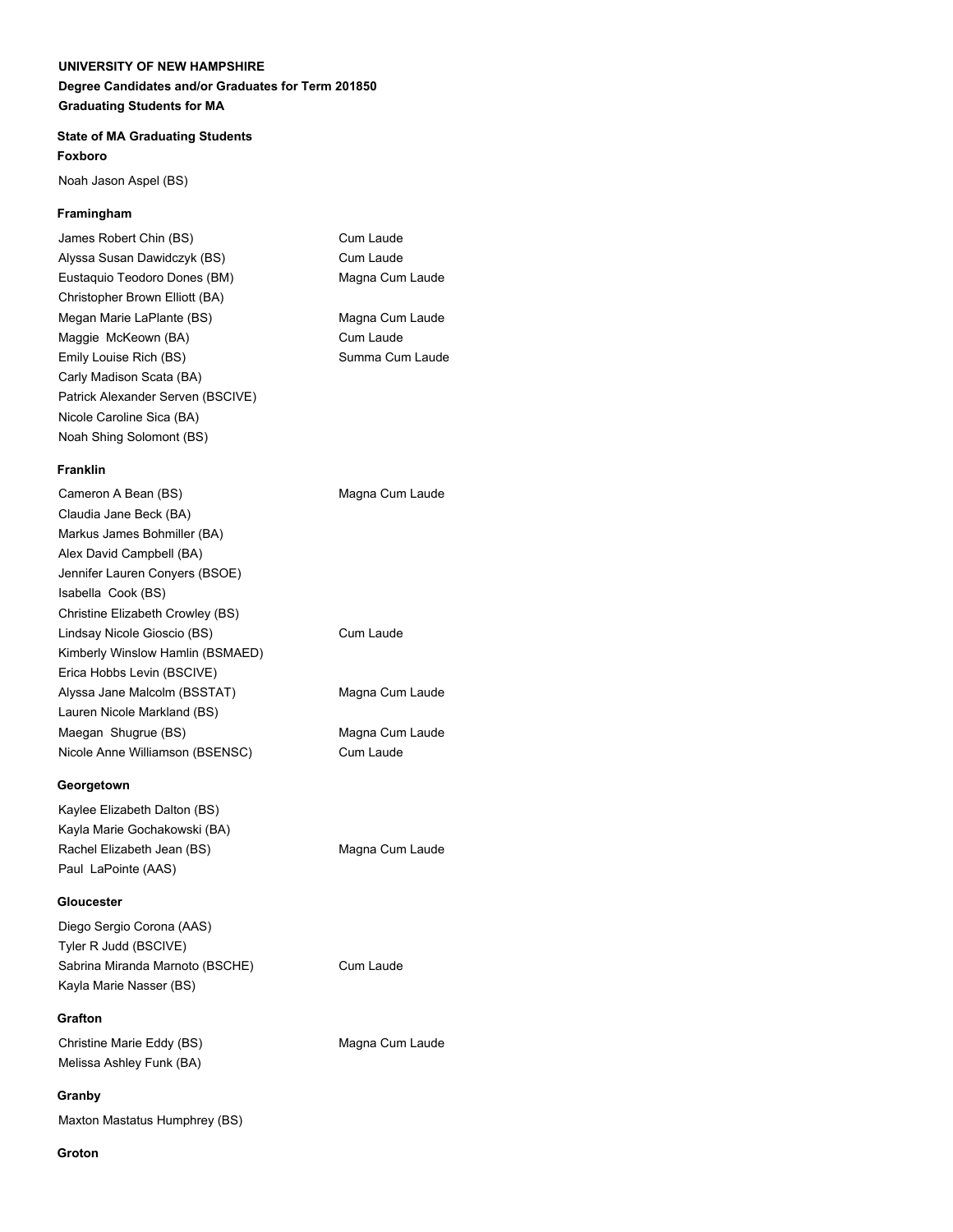### **Degree Candidates and/or Graduates for Term 201850 Graduating Students for MA**

#### **State of MA Graduating Students**

**Groton** John James Milne (BS) Cum Laude Mikaila Lyons Walsh (BS)

#### **Groveland**

Taylor B Aulson (BA) Benjamin Tyler Gardner (AAS) High Honors Thomas A Manion (BSPHYS) Denise S Palumbo (DNP) Alexander John Tognazzi (BA)

#### **Groveland**

Elizabeth A Hale (DNP)

#### **Halifax**

Mara E Callahan (MS) Evan P Clancy (BS) Ashley Lauren Natale (BS)

#### **Hampden**

Robert A Gomez (BS) Maureen Marini (BA)

#### **Hanover**

Anna Zygadlo (BS)

#### **Harvard**

Nathaniel Everett Dexter (BS)

#### **Harwich**

Sean Michael Andreasson (BS) Summa Cum Laude

#### **Hatfield**

Spencer Cory Bardwell (BA) Magna Cum Laude

#### **Haverhill**

Emily Ann Brown (BS) Magna Cum Laude Nathan J Bushnell (BS) Riley Grace Gilmore (MED) Rachel Hyung-In Kim (MED) Thomas Maguire (BS) Magna Cum Laude Evan Scott Redfearn (BSCHE) Summa Cum Laude

#### **Hingham**

Ailish Rose Casey (BS) Cum Laude Ashley Elizabeth Harkins (BS) Cum Laude Emily Patricia Jenkins (BA)

**Hinsdale** Mark Alan Anthony (PHD)

#### **Holbrook**

Samantha Rachelle Piatt (BSCS)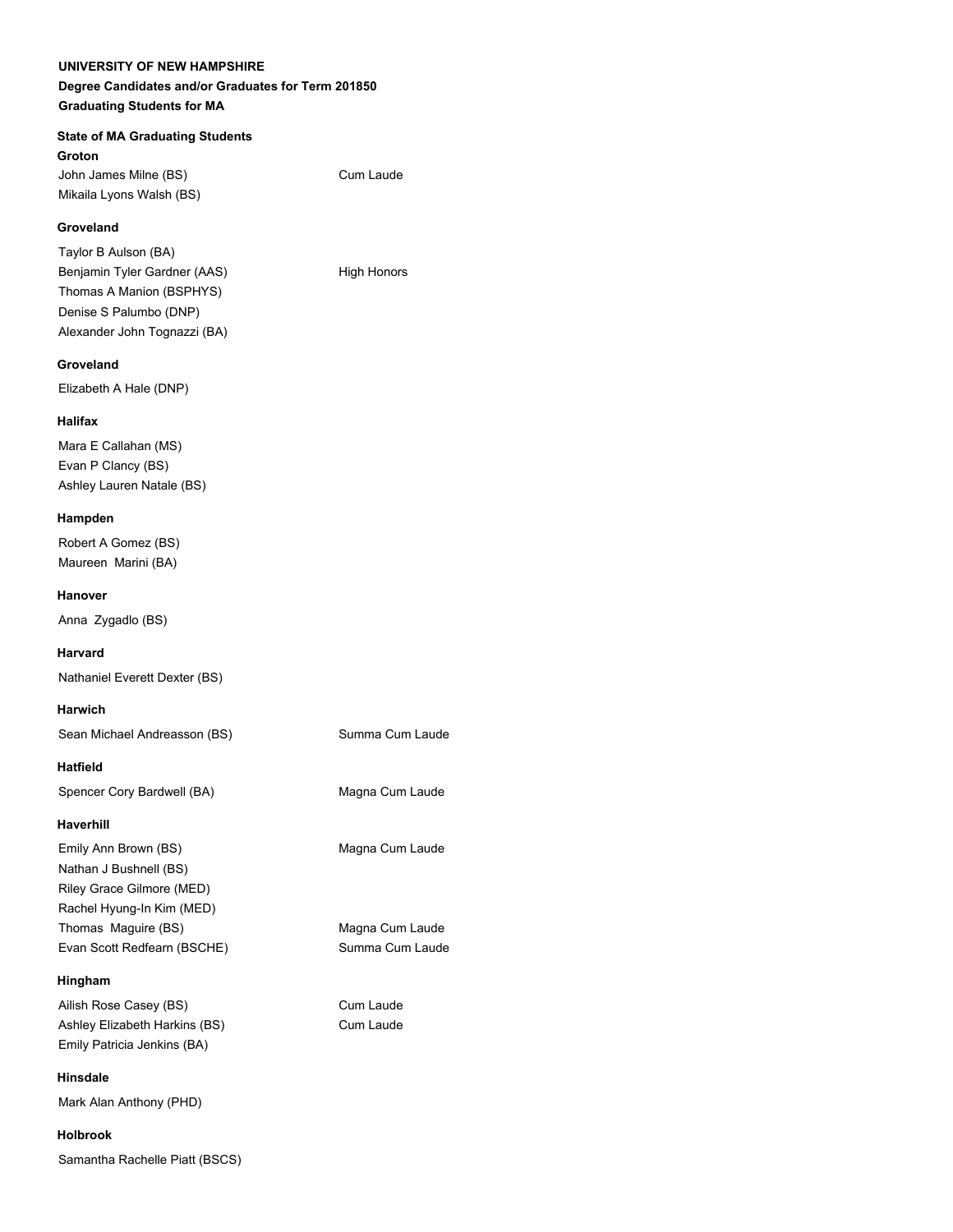#### **State of MA Graduating Students Holbrook Holliston**

William Richard Bernard (BS) Amanda Marie Cassidy (AAS) Christopher Howard Dowd (MENGR) Andrew Salant (BSENSC) Caitlin Mary Walsh (BA)

#### **Hopedale**

Kyle Thomas Koller (BA)

# **Hopkinton**

Patrick Cavanaugh (BA) Elise Corinne Chandler (BS) Katelyn Jayne Delaney (BA) Alexxa Elle Holland (MS) Madeline Ann Juffras (BSENSC) Magna Cum Laude Christopher Patrick Liberta (BA) Danielle Lynne Mellor (BS) Christine M Tarantino (BS) Lauren Ilyse Winer (BA)

# **Hubbardston**

Nicole Joyce Paterson (BA) Magna Cum Laude Lauren Rose Thompson (BS) Magna Cum Laude

# **Hudson**

Nicole T Bishop (BS) Summa Cum Laude Alexandra Nicole Carey (BS) Summa Cum Laude

# **Hull**

William James Welch (BS)

# **Hyannis**

Ashlie Curtiss (BA)

# **Ipswich**

Michael J Darisse (MA) Zachary John Eliopoulos (BS) Marko Bozidar Kuljic (BS) Richard Julian McCormack (BSCS) Evan Karl Jackson Sorger (BSENSC) Jordan Elizabeth Spencer (BS) Magna Cum Laude

# **Kingston**

Jonathan James McClintic (BS) Julia Maria Perna (BS) Cum Laude

**Lakeville** Jennie Lynn Fabiano (BS) Magna Cum Laude Madison Judith Maksy (BA)

**Lancaster**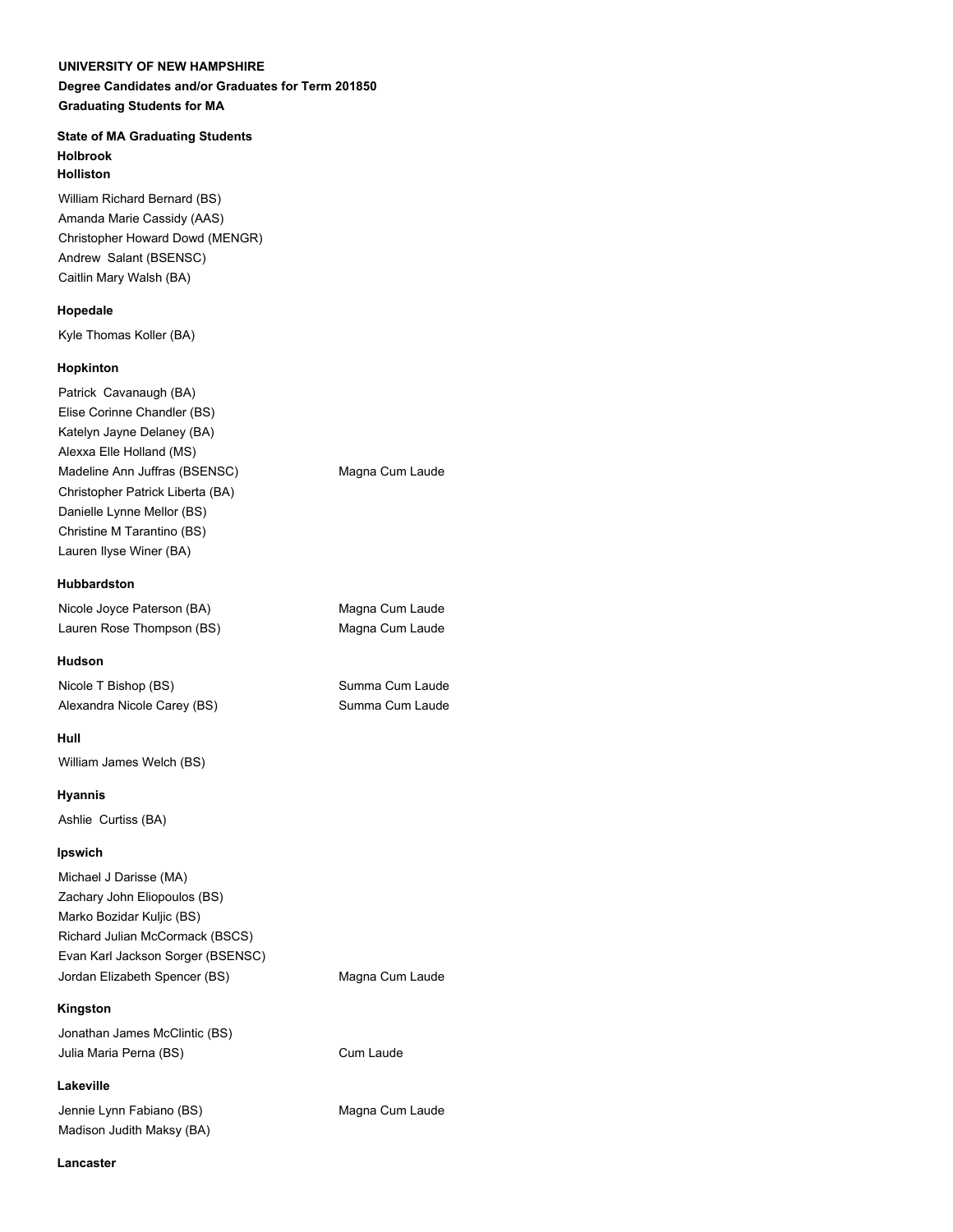# **UNIVERSITY OF NEW HAMPSHIRE Degree Candidates and/or Graduates for Term 201850**

**Graduating Students for MA**

#### **State of MA Graduating Students**

**Lancaster** Kevin Joseph Gilchrest (BS) Daniel Reynolds Simonds (MFA)

#### **Lawrence**

Rey Angel Lebron (BS)

#### **Leominster**

| Sarah Rose Bizzotto (BA)      | Summa Cum Laude |
|-------------------------------|-----------------|
| Nicole T Chiumento (BS)       | Cum Laude       |
| Christina Marie Gautreau (BS) | Cum Laude       |
| Kayla Jean Kenney (BS)        | Magna Cum Laude |
| Catherine Maria Peraro (BS)   | Cum Laude       |
| Jemina Dell Shepherd (BA)     | Summa Cum Laude |

#### **Lexington**

Paula Jansson Grossi (BS) Christine Yi Riccio (BS) Peter Joseph Sirkovich (BA)

### **Littleton**

| Christopher F Bales (MENGR)    |                 |
|--------------------------------|-----------------|
| Melanie Theresa Bertolino (BS) | Summa Cum Laude |
| Brett Kristina Graceffa (MED)  |                 |
| Alana Rachel Maher (BS)        |                 |
| Benjamin Alan Sawosik (BSENVE) |                 |
|                                |                 |

### **Longmeadow**

| Gianna Marie Alberici (BS)       | Magna Cum Laude |
|----------------------------------|-----------------|
| Cassandra Elizabeth Cieplik (BS) |                 |
| Ashley Elizabeth Cunningham (BS) |                 |
| Julia Mary Izzo (BS)             |                 |
| Madeline Augusta Maurer (BS)     |                 |
| Teagan Frances Northrup (MS)     |                 |

#### **LONGMEADOW**

Jacob Christopher Mannix (BS) Cum Laude

**Lowell** Mariam Traore (BS)

#### **Ludlow**

Jenna Maria Boisselle (BS) Magna Cum Laude Samantha Irene Pepe (BS) Magna Cum Laude

#### **Lunenburg**

Tobias Stephen Craig (BS) Cum Laude Madeline Rose Drasser (BS) Cum Laude Elizabeth Anne Kapstad (BS) Elizabeth Ann Lahti (BSENVE)

#### **Lynn**

Kelsey Lyn Ballard (AAS)

| Summa Cum Laude |
|-----------------|
| Cum Laude       |
| Cum Laude       |
| Magna Cum Laude |
| Cum Laude       |
| Summa Cum Laude |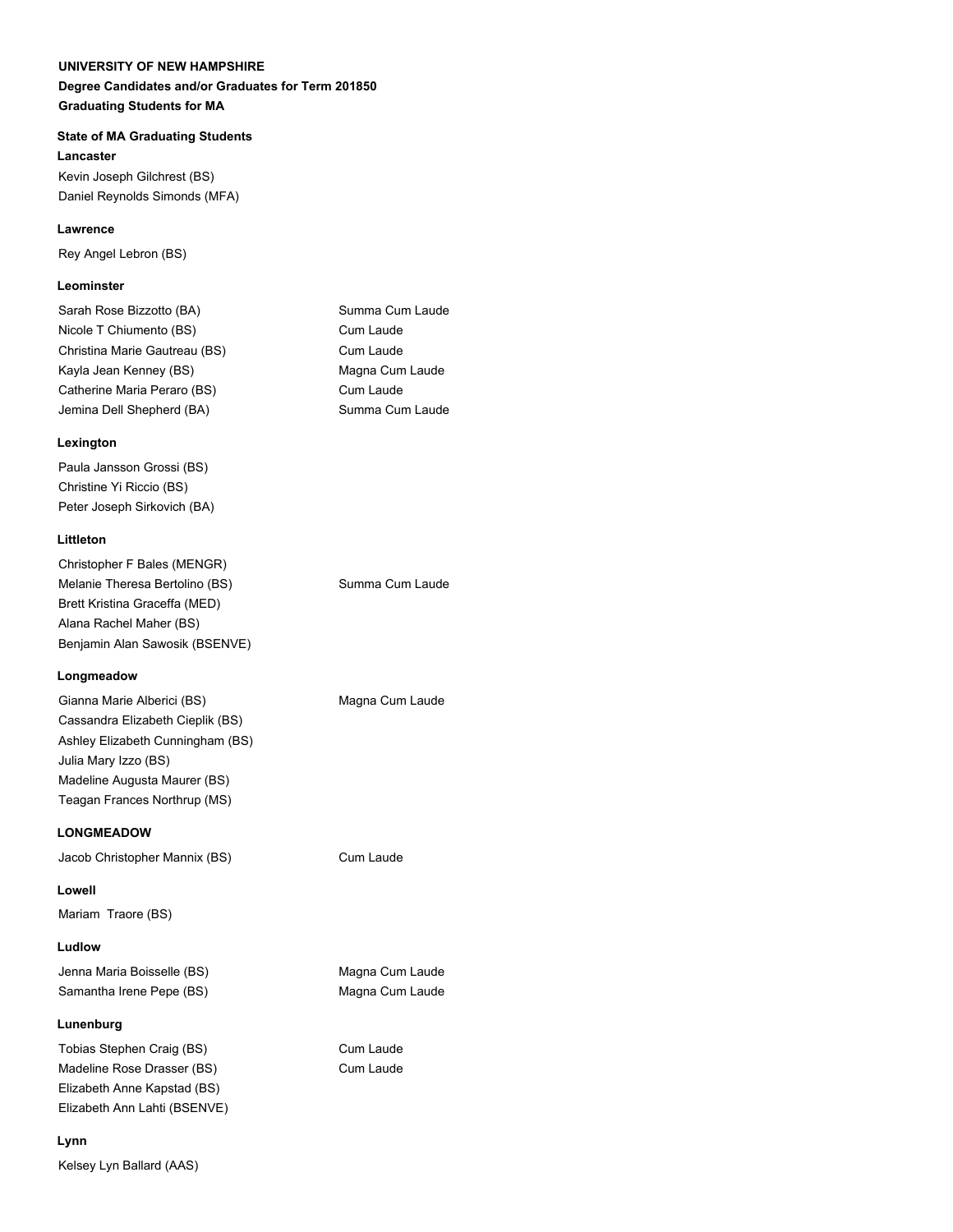### **Degree Candidates and/or Graduates for Term 201850 Graduating Students for MA**

# **State of MA Graduating Students**

**Lynn**

Christopher Bruce McDonald (BS) Brendan Foley Morrison (BS) Frances Emily Serwicki (BA)

# **Lynnfield**

Nicholas Mark Davis (BS) Rachel Marie Goodwin (MED) Lauren Kristine McGrath (BA) Robert Pagano (BS) Malia Francesca Roberto (MS) Kristina Sidiropoulos (BS) Magna Cum Laude Lane Snover (BA) Cum Laude

# **Malden**

John Vincent Cagno (MS) Riley James Campbell (BS) Linda Renee Mamakos (BS) Weicong Zeng (BA)

#### **Mansfield**

Ryan Patrick Costello (BS) Courtney Gurnon (BS) Brenna Morgan Murphy (BS) Cum Laude

#### **Marblehead**

Aphrodite Avramidis (BA) Grace Patrica Bugler (BS) Kelly Theresa Colbert (BS) Matthew Michael Crawford (BA) Olivia Elizabeth DaRocha (BA) Mileah Morgan Duntley (BS) Magna Cum Laude Faith Anne Ferrucci (BA) Leah Gail Harris (BS) Emily Keenan Mills (BS) Jake Emerson Stead (BS)

#### **Marlborough**

Peter J Benjaminsen (BSCIVE) Emma Frances Faddoul (BS) Danya Elen Gaudet (BA) Cum Laude Nicholas J Kinslow (BS)

#### **Marshfield**

Haley Hastings Camelio (BS) Jessica Lynn Corbo (BS) Magna Cum Laude Emily M Harring (MSW) Patrick Joseph Mulrey (BS) Sarah Katherine Newcomb (BS) Lauren Dorothy Pozerski (BS) Cum Laude Ian Sheridan (AAS) Aya Jamal Soufan (BS)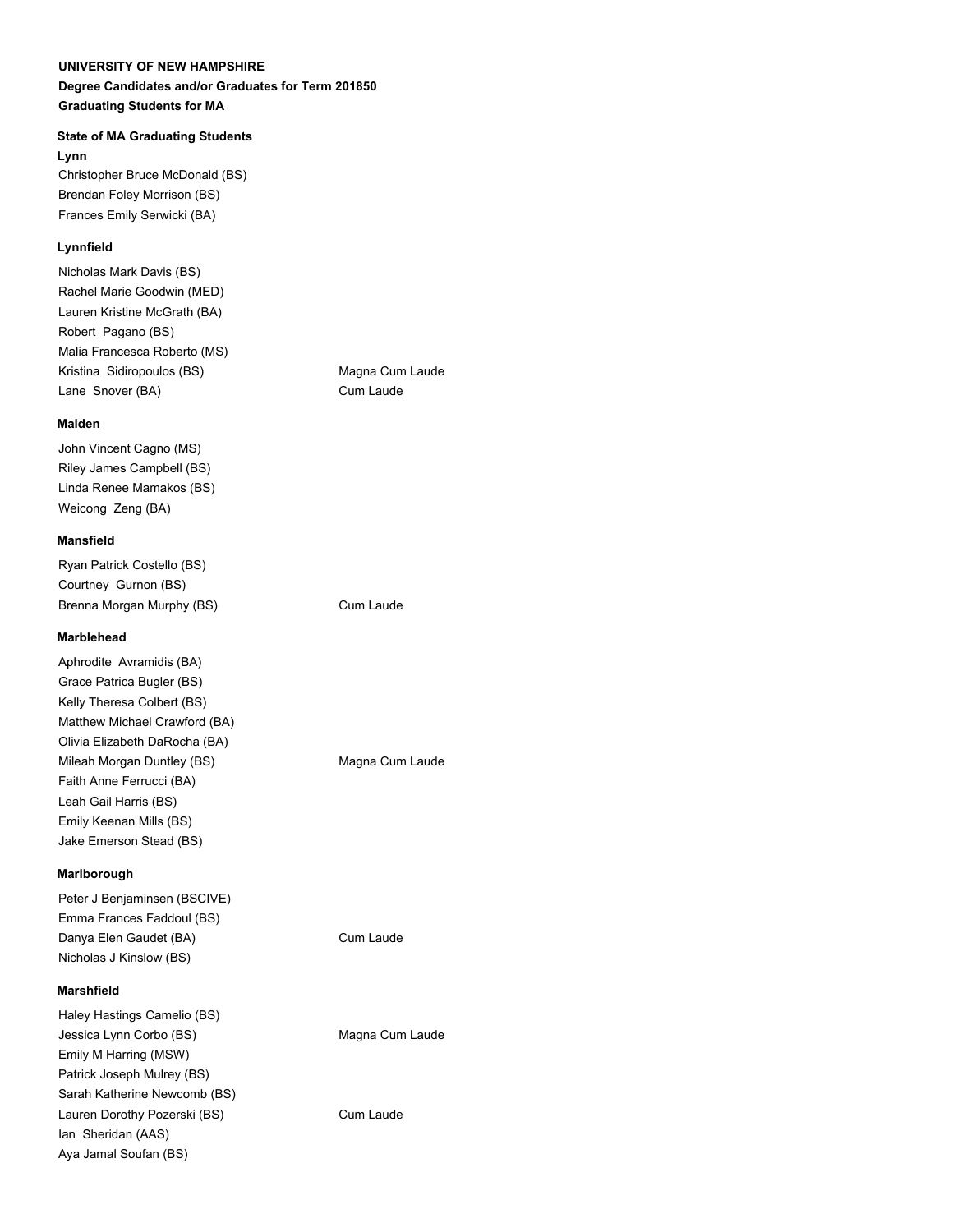**Degree Candidates and/or Graduates for Term 201850 Graduating Students for MA**

**State of MA Graduating Students Marshfield Marstons Mills**

Sabrina L Doherty (BS)

# **Mashpee**

Emilie Elsa Steven (BS) Bryant W Volk (BSCS) Julie Ero Zammito (BA)

# **Maynard**

Catherine Chelsea Moreau (BS)

# **Medfield**

Dean Joseph Adams (BS) Gavin Richard Etzkorn (BS) Thomas Arthur Edward Sievewright (BS) Peter John Vajentic (BS) Taylor Downs Valente (BA)

### **Medford**

Rezwan Ali (BSCIVE) Sarah E Boudreau (BA) Peyton Robert Cook (BA) Mikayla Andrea Cutler (BS) Shannon Caroline Hagerty (BA) Magna Cum Laude Adrienne Porrazzo (BS) Summa Cum Laude Tess Nicole Regan (BS) Alana Rae Valdez (BS) Cum Laude

# **Medway**

Caitlyn Elizabeth Arego (BS) Cum Laude Kathryn Ann Bennett (BSENSC) Magna Cum Laude Jacqueline Rae Dwyer (BS) Magna Cum Laude Madison Lorenzen (BA) Leah Noelle Nisbet (MED) Cameron B Smith (MENGR) John Donald Travers (BS)

# **Melrose**

| Josephine Elizabeth Busshaus (BS) | Summa Cum Laude |
|-----------------------------------|-----------------|
| John Carroll (BS)                 |                 |
| Kayla Jane Mattucci (BS)          |                 |
| Chloe Renee Statho (BS)           | Magna Cum Laude |
| Tyler A Thompson (BSME)           |                 |
| Quinn R Wilkins (BSENVE)          | Magna Cum Laude |
|                                   |                 |
| Mendon                            |                 |

Alyssa Nora Imparato (BS) Cum Laude

# **Merrimac**

James Carlin Journeay (BS)

#### **Methuen**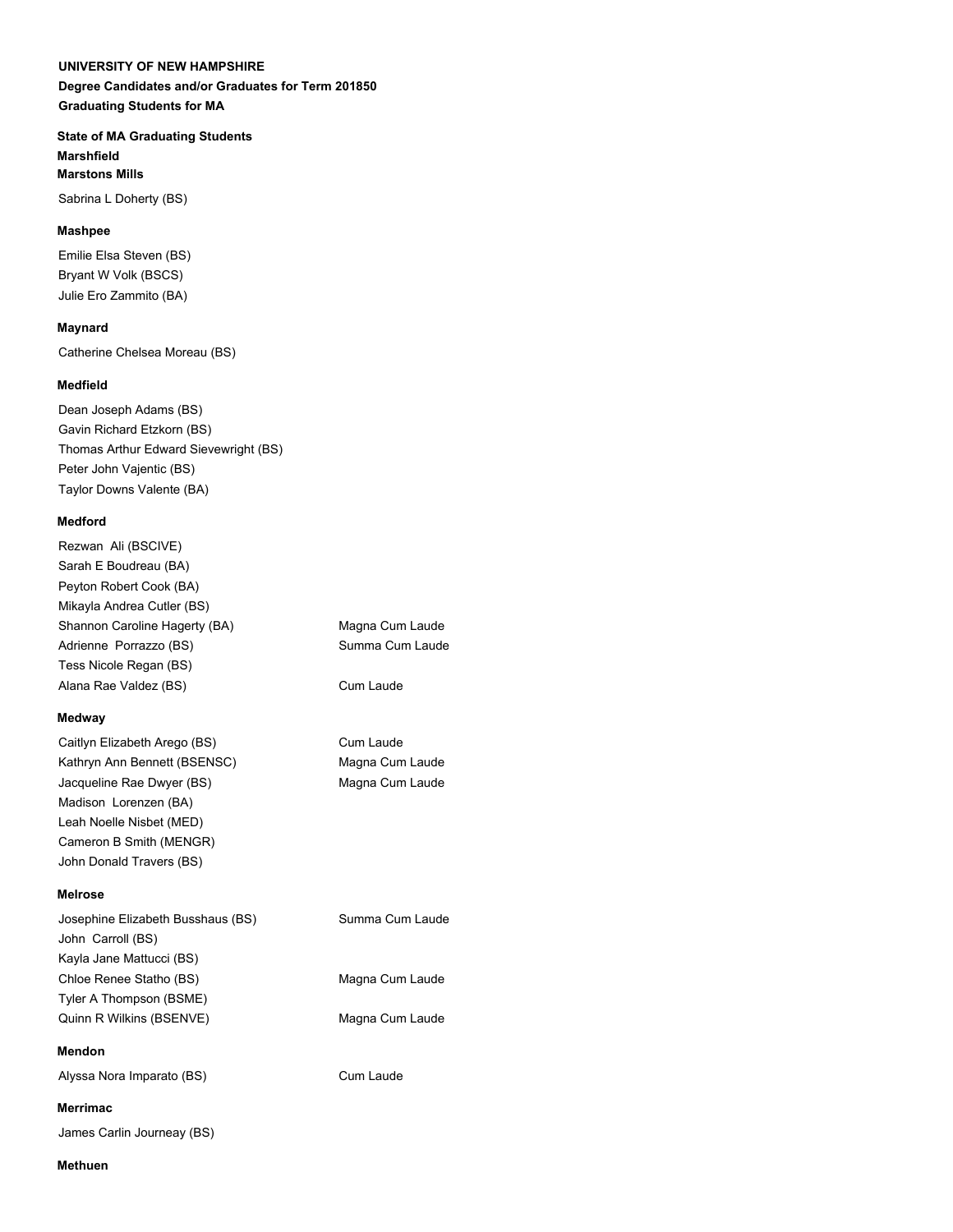# **Degree Candidates and/or Graduates for Term 201850 Graduating Students for MA**

# **State of MA Graduating Students**

**Methuen**

Marie H Akiki (BS) Brittany M Braga (BA) Mark Anthony McComiskey (MS) Samantha Michelle McGovern (BS) Andrew P Tomarchio (BS)

# **Middleboro**

| Jake Daniel Holman (BS)           | Cum Laude       |
|-----------------------------------|-----------------|
| Elizabeth Christie Stanbrook (BS) | Magna Cum Laude |

Cum Laude

# **Middleton**

| Michael D Castro (BS)      |  |
|----------------------------|--|
| Kasey Ann Clifford (BS)    |  |
| Matthew Ryan Costigan (BS) |  |
| Breanna Gail Eagar (BS)    |  |
| Amy Josephine Fogarty (BA) |  |
| Victoria Leigh Tucker (BA) |  |

### **Milford**

| Joshua Gregory Andonian (BS) |                 |
|------------------------------|-----------------|
| Eric William Brogioli (BS)   | Magna Cum Laude |
| Carli Joan Cappelletti (BS)  | Cum Laude       |
| Samantha Sousa Cosquete (BS) | Cum Laude       |
|                              |                 |

### **Millbury**

Justin Leo Paquette (BSCENG) Cum Laude

#### **Millis**

Abigail Mary McGlone (BA)

#### **Milton**

Jack D Binda (BS) Kelsey Elizabeth Finn (BA) Mackenzie Elizabeth Stanley (BS) Magna Cum Laude

**Nahant**

Ramon Luis Rosa (BA) Cum Laude

**Nantucket**

Joelle Ida May Viera (BA)

#### **Natick**

Alexander Michael Bice (BS) Cum Laude Emily Butcher (BS) Cum Laude Hannah Elassy (BS) Mark Christopher Lallak (BS) Adam Alexander Norman (BS) Anuj Anant Patel (BA) Kaitlin Emily Warren (BS)

**Needham**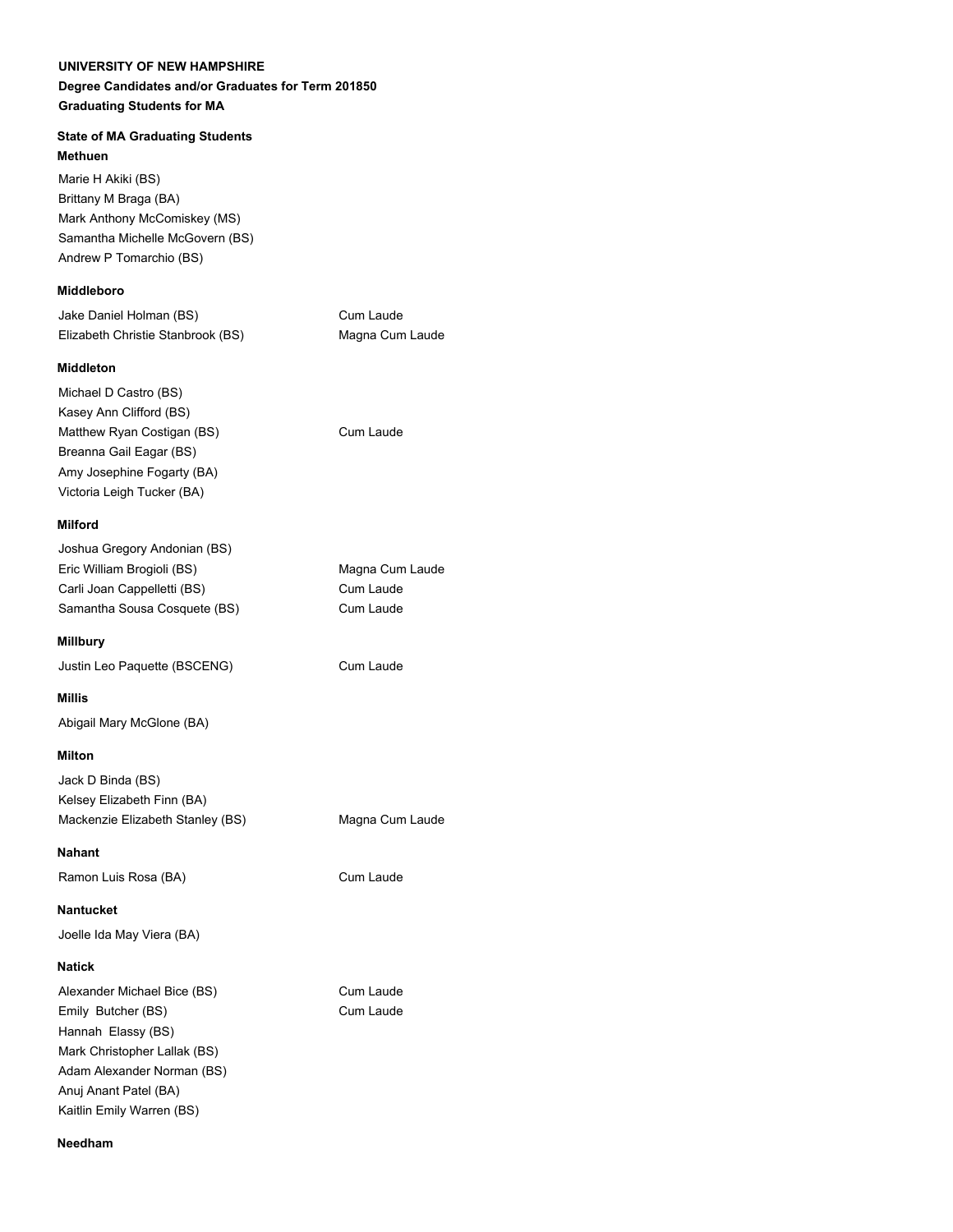# **Degree Candidates and/or Graduates for Term 201850 Graduating Students for MA**

# **State of MA Graduating Students**

**Needham**

Cameron Augusto Carbone (AAS) Meghan Rose Hall (BS) Eric George McNeilly (BA) Kylee Hart Wollins (BS)

# **Needham Heights**

Caroline Ann Aubry (BA) Conor Sean Mullaney (BSCIVE) Ryan Christopher Stratford (BS) Cassandra Marie Wade (BA)

# **New Bedford**

Carissa Mak (BSCIVE)

# **new braintree**

Jakob Freeman Anderson (BSEE)

# **Newbury**

Eliza Marie Mullen (BA) Cum Laude Mackenzie Elizabeth Steeves (BS)

#### **Newburyport**

Nicole Marie Freeman (BS) Molly Kathleen Makiver (BS) Clayton John Pituck (BS) Rebecca Marie Sweeney (DNP) Nicholas Walsh (BS)

#### **Newton Center**

Kelsey Logan (BA) Bailey Dara Steinberg (BS)

#### **Newton Highlands**

Nicholas DiNisco (BA)

# **Norfolk**

Hellena J Diamond (BS) Patrick Brian Holmes (BS)

### **North Andover**

Emily Louise Dambach (BS) Emily Amanda Fox (BS) Magna Cum Laude Owen Robert Jordan (BA) Oussama Karkach (MS) Christopher George Lord (BS) Megan Ashley McCann (BS) Magna Cum Laude Julian Emilio Munoz (BS) Cum Laude Raimon James Murray-Gough (BS) Joseph Nicholas Pierro (BS) Jack Kingsley Robertson (BS) Caitlin Elizabeth Rosenbaum (BS) Magna Cum Laude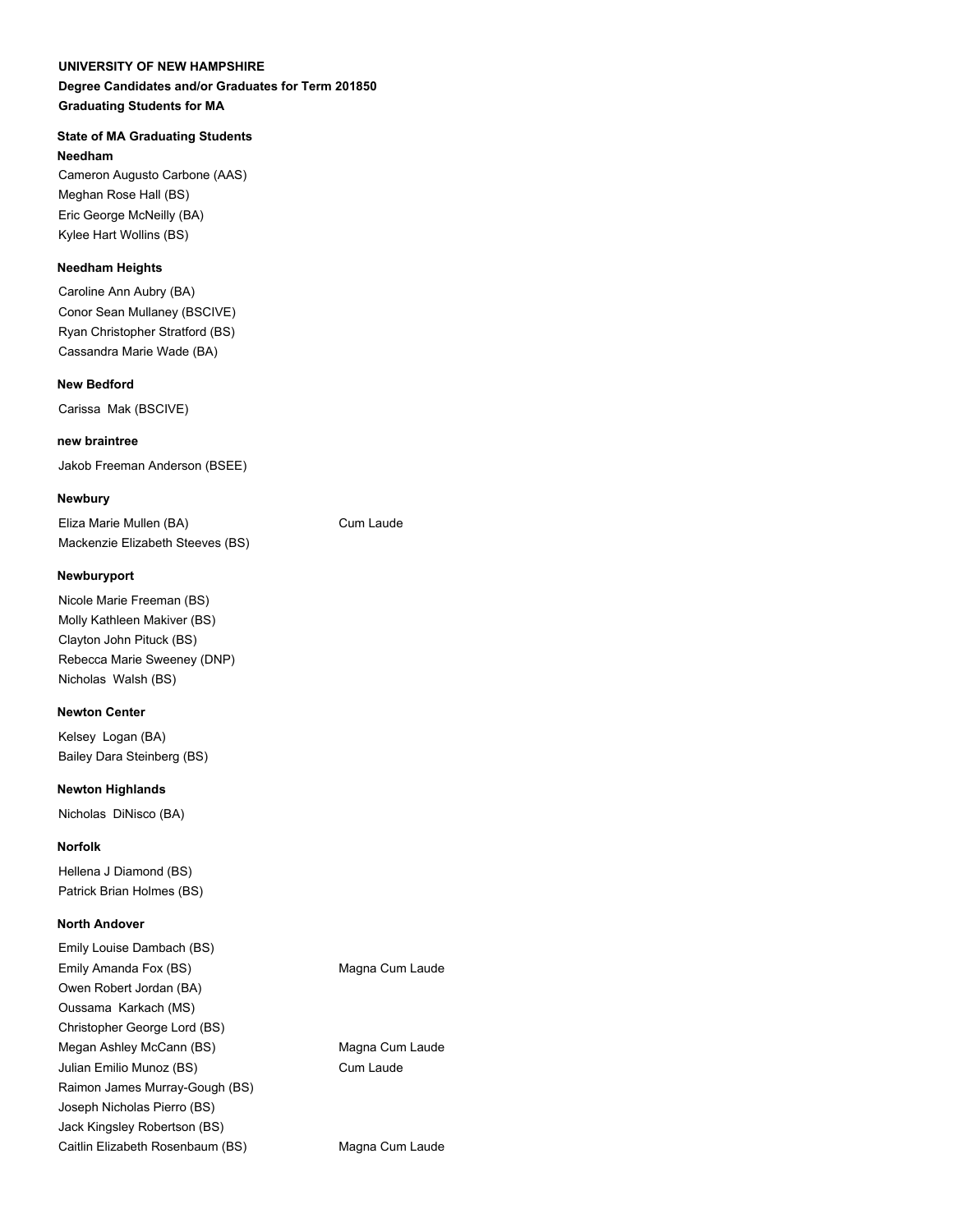# **State of MA Graduating Students North Andover** Briana Scali (BS) Magna Cum Laude Tina Elizabeth Sergi (BS) Magna Cum Laude Austin James Sullivan (BA) **North Attleboro** Kyle Patrick Chretien (BS) Branden Draper Laverdiere (BA) Sean Francis Young (BA) **North Billerica** Brianna Maureen Looney (BS) Summa Cum Laude Devan L Taylor (BS) **Northborough** Briana Patricia Cunningham (BS) Cum Laude Talia Lee Farrell (BA) Zachary Adam Foster (BS) Sean Matthew Hamling (BS) Bethany Rose Kaminsky (BA) Christopher Russell Lang (BS) Cum Laude **North Dartmouth** Kacey Lynn Pimentel (BS) **North Easton** Alex J Cerce (BSME) Magna Cum Laude Rylee Ann Cole (BS) Tyler Matthew Provost (BS) Dylan Adam Rose (BA) Marisa Rose Scampoli (BS) Magna Cum Laude **North Falmouth** Abby L Pokraka (MA) **North Grafton** Brooke Frances Botticelli (BS) Kate Coughlin (BA) Traci Kathryn Debatis (BS) Summa Cum Laude Abigail Rose Sheridan (BS) **North Reading** Shane Patrick Bartlett (BS) Ashley Anne Carroll (BA) Alanna Jacqueline Main (BA) Lily Jean Malloy (BA) Summa Cum Laude

Alexa Marie Mikula (BS) Sarah G Savarese (BS) Kellie Ann Sovak (BS) Magna Cum Laude

Elizabeth Laura Feinschreiber (BA) Magna Cum Laude

**Norton**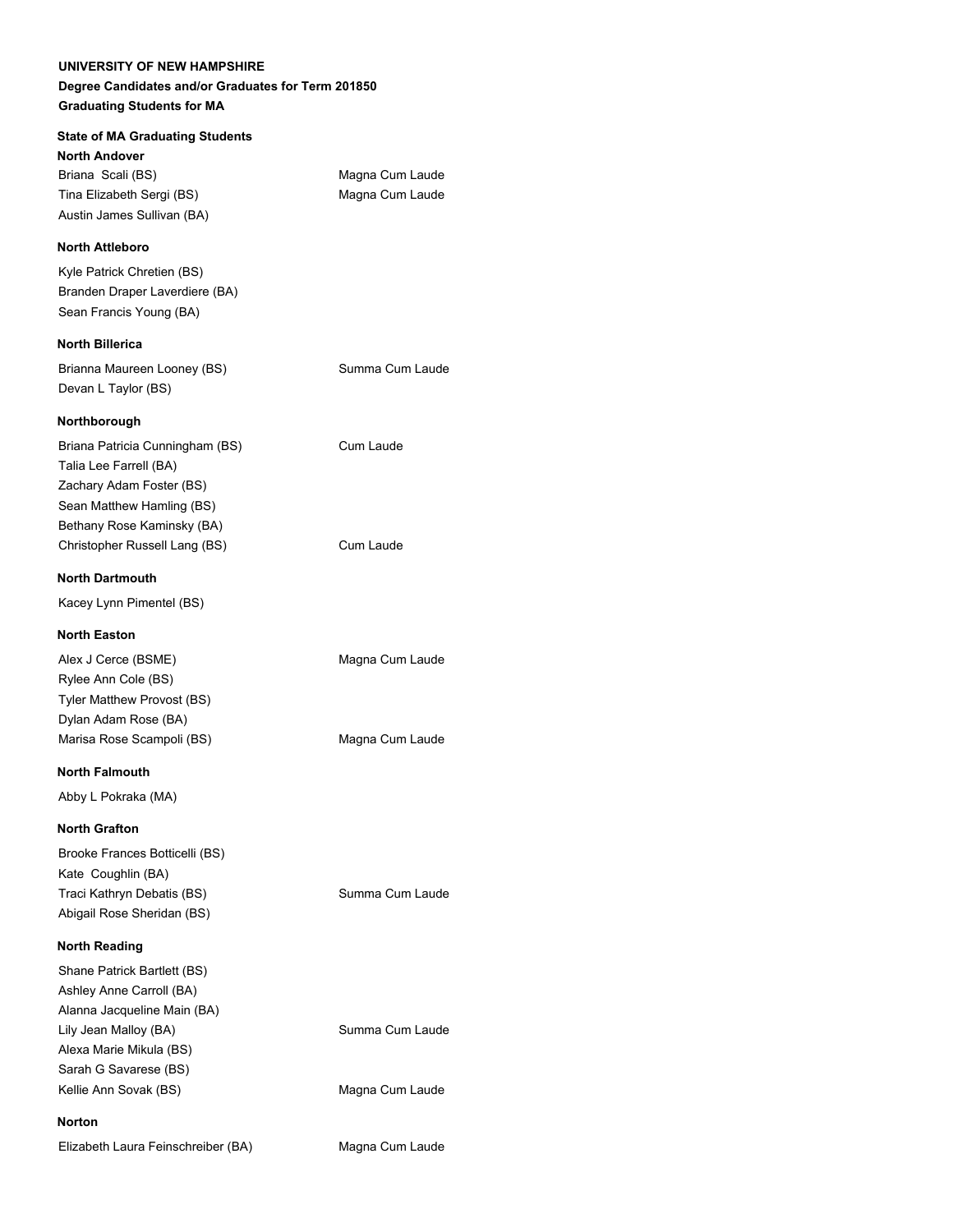**State of MA Graduating Students Norton** Ashley Rose Howard (BS) Cum Laude

#### **Norwell**

Sean Michael Davis (BS) Anthony William Lupo (BSCIVE) Meredith Keane MacKinlay (BA)

### **Norwood**

Colin Timothy Greeley (BS) Magna Cum Laude Benjamin Edmund McGrath (BA)

#### **Peabody**

| Theresa Rose Celona (BS)        | Summa Cum Laude |
|---------------------------------|-----------------|
| Christopher David Ceurvels (BS) | Cum Laude       |
| Molly Erin Delaney (BA)         |                 |
| John Richard Domenico (BS)      | Summa Cum Laude |
| Andrew Jonathan Hosman (BSME)   |                 |
| Philip Anthony King (BA)        |                 |
| Kimberly Char Louis-Jean (MA)   |                 |
| Eva Kathryn O'Brien (BS)        | Cum Laude       |
| Kayla Marie Rosa (BS)           |                 |
| Dana Ruth Valletti (BA)         |                 |
|                                 |                 |

### **Pembroke**

Kendall B Leddin (BS) Summa Cum Laude John Julius Rinkus (BS)

#### **Pepperell**

Taylor Montgomery Poucel (BS)

#### **Plymouth**

| Abigail Kinsman Clark (BS)       | Magna Cum Laude |
|----------------------------------|-----------------|
| Gina Cathryn Leonard (BS)        |                 |
| Paige Maddy (BA)                 | Magna Cum Laude |
| Sean Patrick McLoud (BSME)       |                 |
| Alexander Francis Moody (BSENVE) |                 |
| George Peter Moskos (BSCHE)      | Cum Laude       |
| Sean Robert Murphy (BS)          |                 |

#### **Plympton**

Jeffrey Smith (BS) Cum Laude

### **Pocasset**

Sheehan K Barton (BA)

**Prides Crossing**

Zak David Schlichtmann (BA) Magna Cum Laude

**Princeton**

Elizabeth Mary Walsh (BA) Cum Laude

#### **Quincy**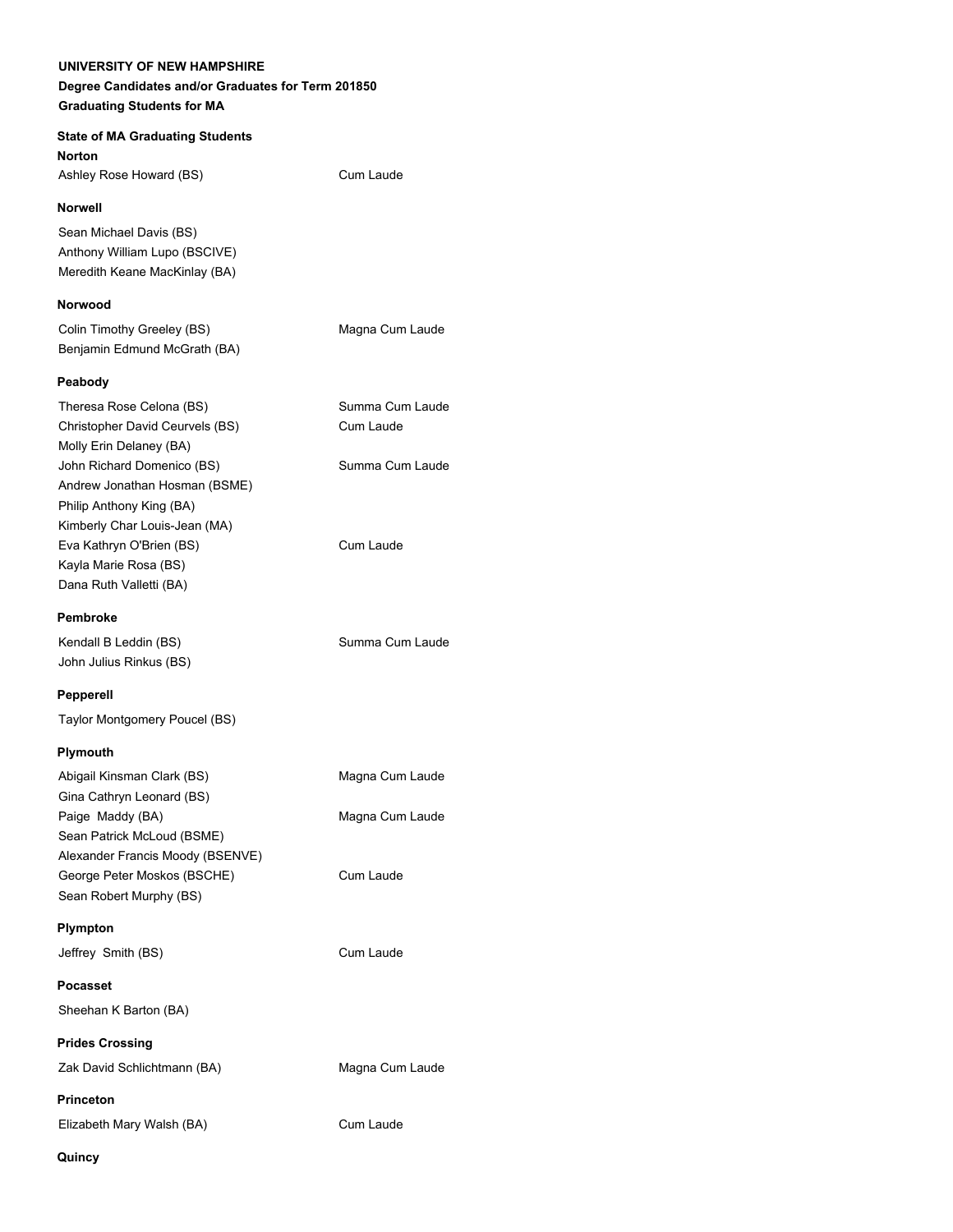# **Degree Candidates and/or Graduates for Term 201850 Graduating Students for MA**

### **State of MA Graduating Students**

#### **Quincy**

| Meredith Leigh Clarke (BA)   |                 |
|------------------------------|-----------------|
| Aislinn M Collins (BA)       |                 |
| Jessica Ruth Eynatian (BS)   | Summa Cum Laude |
| Isabella Lucia Falco (BS)    |                 |
| Madison Jean Hally (BA)      |                 |
| Sean Timothy Hickey (BS)     | Cum Laude       |
| Nkechi Kamalu (BA)           |                 |
| Alexander Robert Leo (BS)    |                 |
| Mateusz Mroz (BSME)          |                 |
| Evlyn Joyce Scuzzarella (BS) | Magna Cum Laude |
| Anna Jane Grant Splitz (BA)  |                 |
| Hody Ka Wong (BS)            |                 |
|                              |                 |

#### **Randolph**

Courtney E Phillips (BA)

#### **Raynham**

Michael Amado (BS) Brandon Michael Gallagher (BS) Sarah Anne Milardo (BS)

#### **Reading**

| Kyra T Connelly (BS)            | Summa Cum Laude |
|---------------------------------|-----------------|
| James M Donaghey (MS)           |                 |
| William S Downing (BA)          | Magna Cum Laude |
| Matthew Cyril McWeeney (BSCIVE) |                 |
| Michael Christopher Nelson (BS) |                 |
| Rachel Lisa Thomson (BS)        |                 |
| Dan Lam Tran (PHD)              |                 |

#### **Rehoboth**

Abigail Dunton Blanchard (BS)

#### **Revere**

Krystal Rose Burbank (BSBE)

**Rochester** Christopher Ryan Williams (PHD)

#### **Rockland**

Kallie Marie Morss (BS) Magna Cum Laude

**Rockport**

Joy Dangora Erickson (PHD) Brianna Noel Hemeon (BA)

**Roslindale** Adel Malka Buff (BS)

**Rowley** Jordan Huth Morrissey (BS)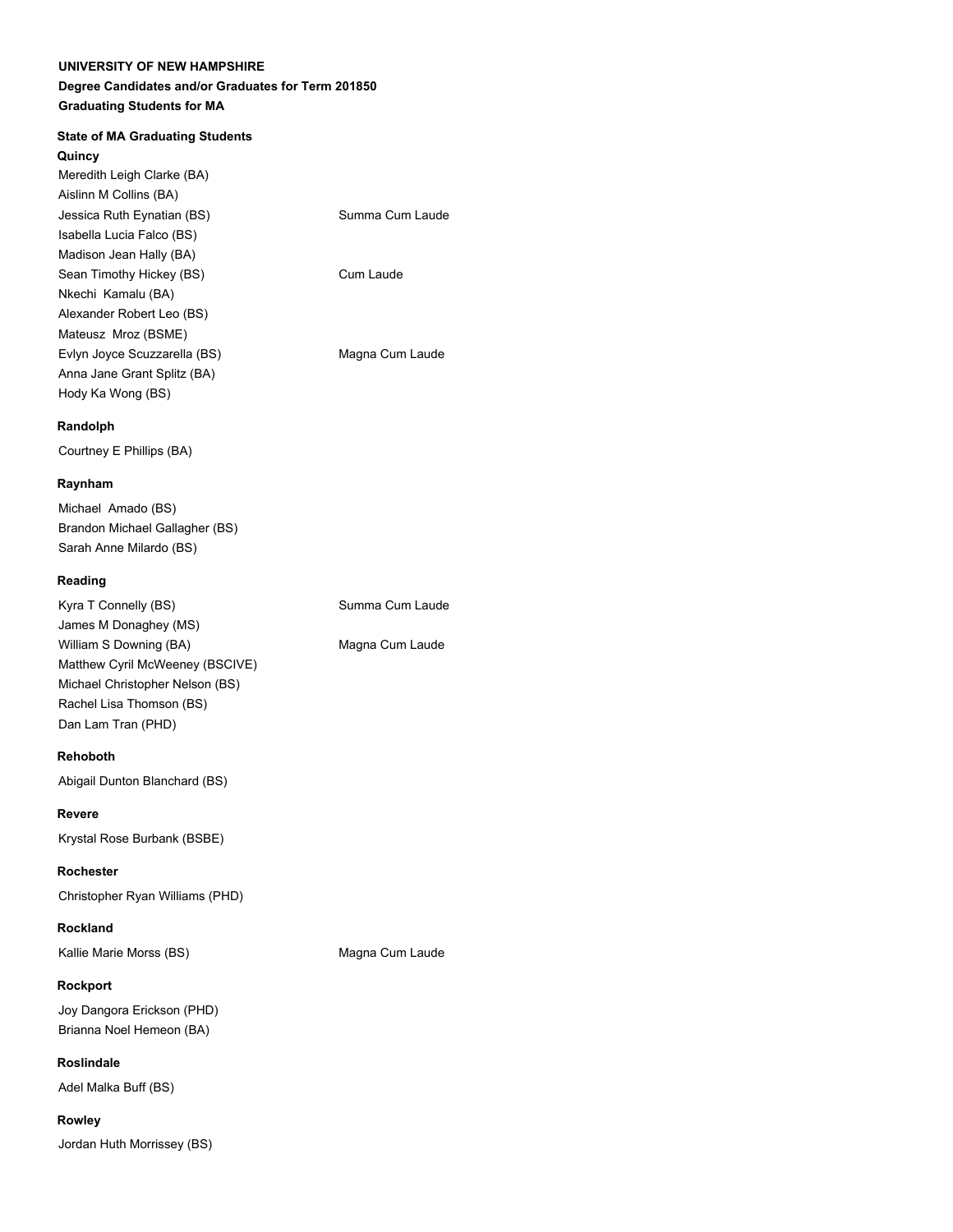# **Degree Candidates and/or Graduates for Term 201850 Graduating Students for MA**

### **State of MA Graduating Students Rutland**

Thaddeus Jeffrey Wlodarczak (BA)

# **Salem**

| Rachel Rose Coughlin (BS)   |                 |
|-----------------------------|-----------------|
| Tara Louise Morong (BS)     | Summa Cum Laude |
| Amanda Kathleen Mullen (BS) |                 |
| Paul Stacy (BS)             |                 |
|                             |                 |

# **Salisbury**

| Sarah Flynn Duncan (BS)         | Magna Cum Laude |
|---------------------------------|-----------------|
| Timisha Olivia Johnson (MSW)    |                 |
| Taylor A Kimball-Sabatella (BS) | Magna Cum Laude |
| Nathan Lawrence Marsolais (BA)  |                 |

### **Sandwich**

Rachel Marie Lake (BSCHE) Cum Laude Cameron Powell Perkins (BA)

### **Saugus**

| Kristina Marie Almquist (BS) |                 |
|------------------------------|-----------------|
| Haley Theresa Catino (BA)    |                 |
| Alicia Renee Hernandez (MS)  |                 |
| Madelyn J O'Leary (BA)       |                 |
| Mikayla Renee Perella (BS)   | Magna Cum Laude |

# **Scituate**

Kelly L Donovan (MED) Grant E Erickson (BSCIVE) Matthew Christopher Jordan (BA) Alanah Marissa Lopes (BA) Erica G Lynch (BA) Sean Williams (BA)

**Seekonk**

**Sharon** Isabella M Dunn (BS) Matthew Harrison Fields (BA) Joseph Ernest Haviland (BS) Magna Cum Laude

**Sherborn**

Catherine Beatrice Grenier (BA) Summa Cum Laude

# **Shrewsbury**

Nicholas S Arena (AAS) Sarah Marie Bates (BS) Summa Cum Laude Zachary Alan Burke (BS) Allison Rose Davis (BS) Cum Laude Allison Easterbrook (BS) Summa Cum Laude Robert William Franger (MS)

Jeffrey Matthew Scott (BSIT) Magna Cum Laude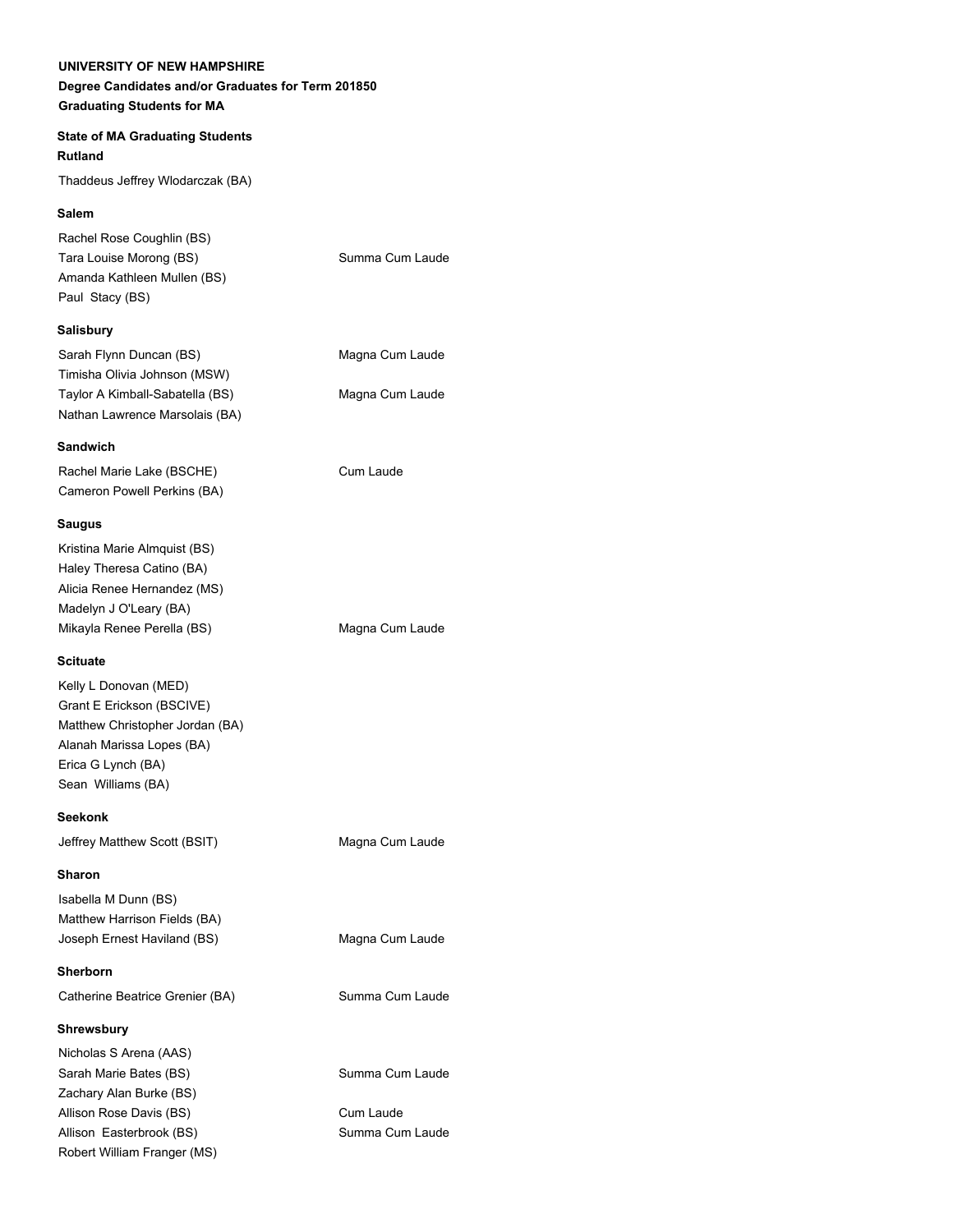# **Degree Candidates and/or Graduates for Term 201850 Graduating Students for MA**

# **State of MA Graduating Students**

**Shrewsbury** Alexa Katherine Kassos (BS) Magna Cum Laude Jhad Katerji (BSCENG) Connor M Mullins (MED) Seth M Opper (BS) Jonathan Patrick Scanlon (BSCIVE) Sarah Elizabeth Shaw (BS) Patrick John Simon (BS) Patrick Keegan Storer (BS)

### **Shutesbury**

Anna Davenport Hayes (BS)

#### **Somerset**

Alexis Nicole Deplitch (BS) Kelcie L Mendes (BS)

#### **Somerville**

| Matthew E Barricklow (BSME) | Cum Laude       |
|-----------------------------|-----------------|
| Marisa Rafal (BS)           | Summa Cum Laude |

#### **Southampton**

| Madeleine Hannah Blanchard (BS) |                 |
|---------------------------------|-----------------|
| Jessica Lynn Haskins (BS)       | Magna Cum Laude |

### **Southborough**

| Stephen Arthur Kimball (BS)    |           |
|--------------------------------|-----------|
| Alison Elena Klein (BA)        |           |
| Sarah Atherton O'Sullivan (BA) | Cum Laude |
| Rhaea Nicole Photopoulos (DNP) |           |
| Holly Fiona Pim (BA)           | Cum Laude |
| Margaret Mary Valarioti (BA)   |           |

Cum Laude

#### **Southbridge**

Gabrielle Woodruff (BS)

#### **South Dartmouth**

Zachary W Borim (BS) Jessa Lynn Oliveira (BA)

### **South Easton**

| Collin Christopher Carroll (BA) |
|---------------------------------|
| Catherine M Sirois (BA)         |
| Lily Danielle Vinocoor (BS)     |

**South Grafton** Victoria Noelle Franks (BA)

# **South Hamilton** Brenna Lynne Thompson (BA) Carleigh Madison Wilson (BA)

**South Weymouth**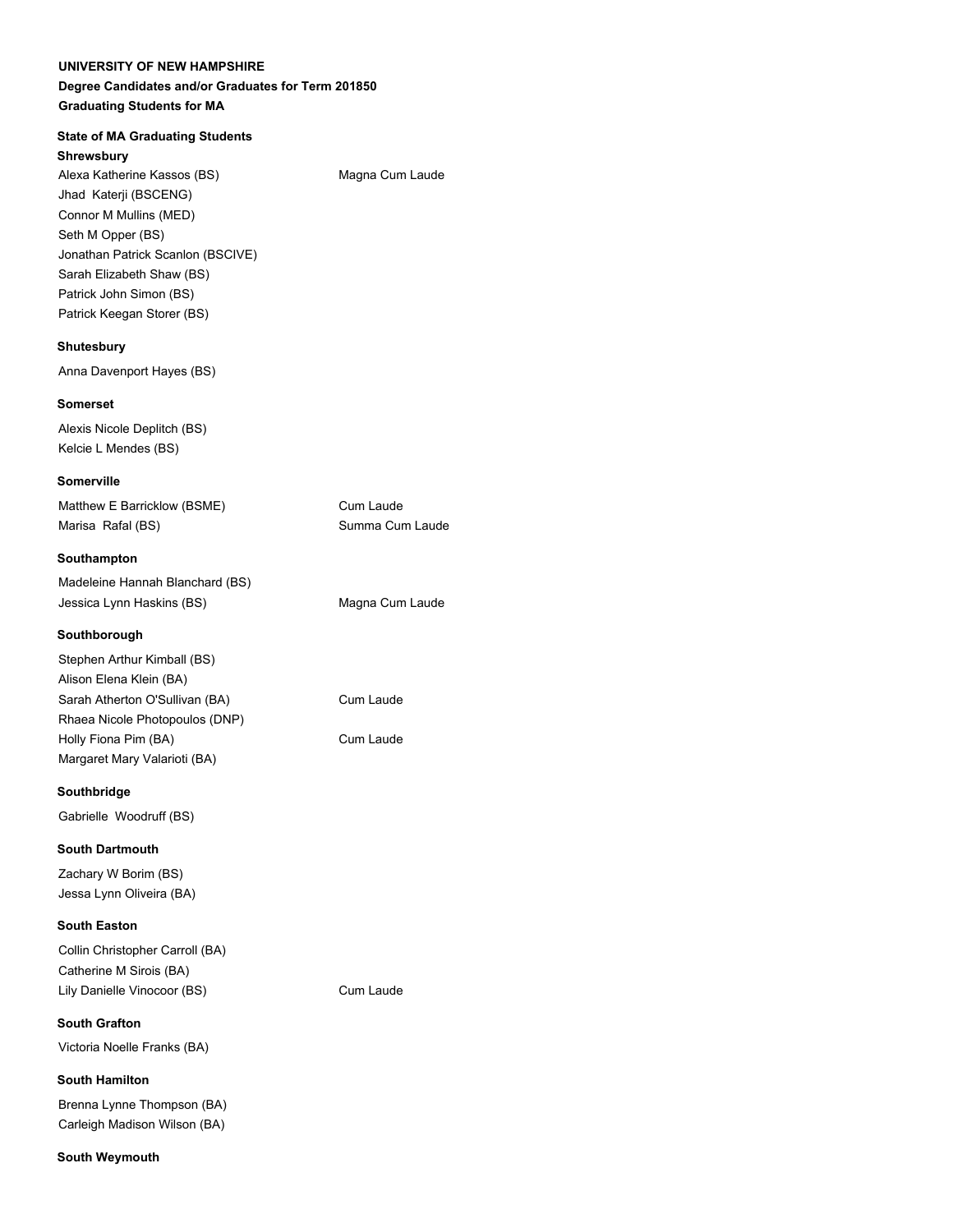### **Degree Candidates and/or Graduates for Term 201850 Graduating Students for MA**

#### **State of MA Graduating Students**

**South Weymouth** Eileen Marie Barrett (BS) Kathleen Ann Bennett (BS) Gavin Moschella (BSCIVE)

### **Southwick**

John Charles Gonet (BA)

#### **South Yarmouth**

| Amanda Hope Bagnardi (BS)   |  |
|-----------------------------|--|
| Timothy Chadwick Muse (BS)  |  |
| Samantha Beth Shastany (BA) |  |

#### **Springfield**

Stefania Falvo (BS) Magna Cum Laude Kelsey E Lucerino (BS)

Cum Laude

#### **Stoneham**

| Kerrin Carol Ahern (MED)         |                 |
|----------------------------------|-----------------|
| Anthony Marco Cappuccio (BSPHYS) |                 |
| Gina Joanna DiCarlo (BS)         | Cum Laude       |
| Elisabeth Anne Kelley (BS)       |                 |
| Dina P Miller (BA)               |                 |
| Justin Robert Oliphant (BSME)    | Cum Laude       |
| Jennifer Jordan Plourde (BA)     | Cum Laude       |
| Giana Ann Romano (BS)            |                 |
| Isabella Coviello Tosi (BS)      |                 |
| Garrett James Wedge (BSCS)       |                 |
| Melissa Mae Williams (BS)        | Summa Cum Laude |
|                                  |                 |

#### **Stoughton**

Cody Kenneth Buckman (BSCIVE) Philip Thomas Falkof (BS) Siobhan Rose Gabriel (BA) Dayna Jerome Ostine (BS)

#### **Stow**

David Joseph Czapkowski (BSCIVE) Amanda Lynn Miller (BS) Collin David Streeter (BS) Sara Olivia Tosti (BA)

#### **Sudbury**

Marissa Alexis Brockman (BS) Magna Cum Laude Joshua Philip Cavallaro (BSBE) Maxwell David Croteau (BSIT) Benton Davis Edwards (BA) Claudia Kamla Kumar (BS) Alexis Taylor Miller (BS) Jill Elisabeth Pellegrino (BA)

#### **Sunderland**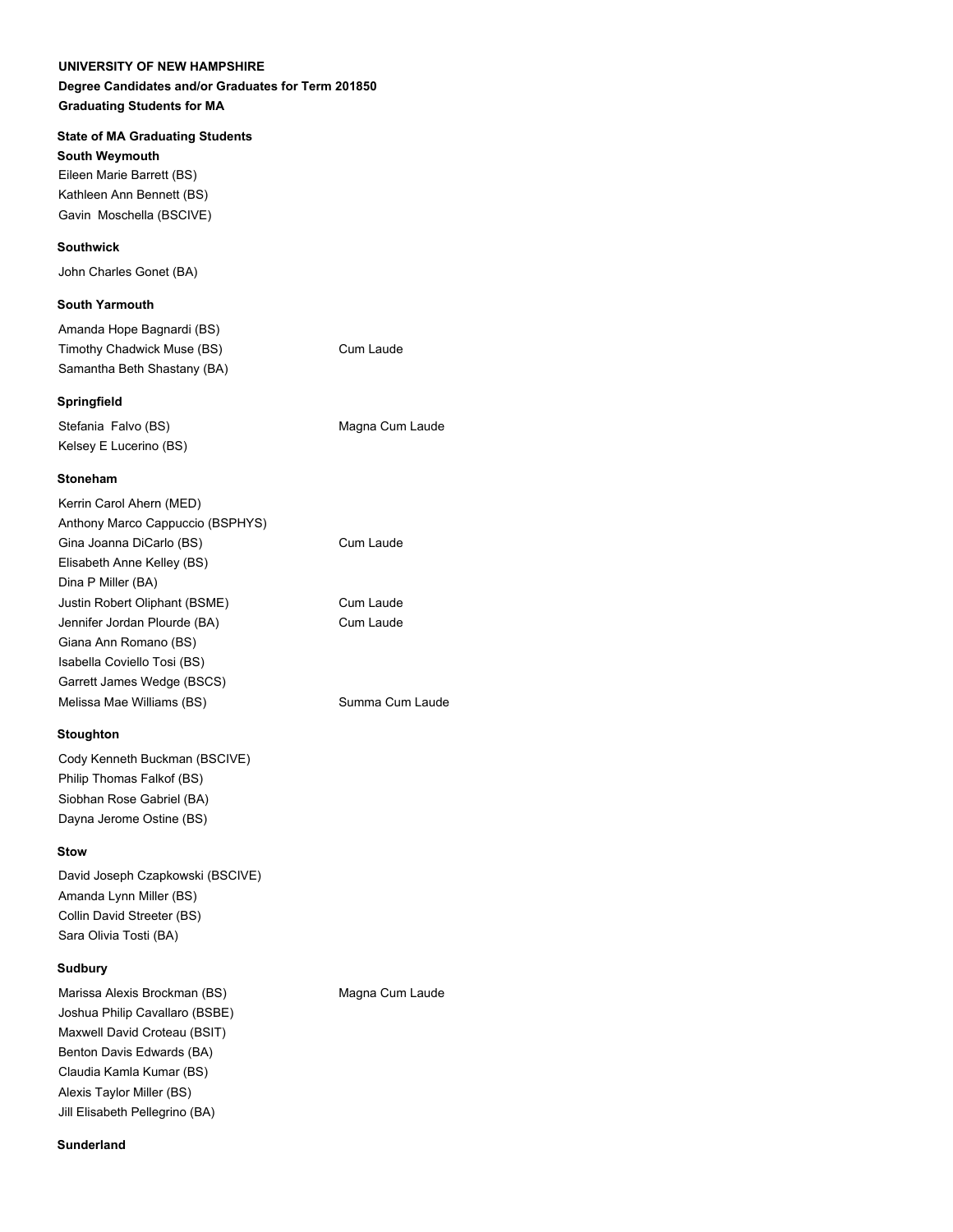**State of MA Graduating Students Sunderland** Rory Patrick Carroll (PHD)

**Swampscott** Adam J Smyth (BSESCI) Cum Laude Angela Haley Videtta (BS)

**Taunton**

Madison Audrey Bloom (BS) Kayla Marisa Sicard (BS) Magna Cum Laude

**Templeton** Patrick Daniel Wheeler (BS) Cum Laude

# **Tewksbury**

Carina Marie Berglund (BS) Magna Cum Laude Dylan Thomas Crupi (BA) Magna Cum Laude Vincent Michael Iannacci (BA) Andrew P Lanza (BSCIVE) Robert Dean Lenox-Pulgarin (BS) Cum Laude Bethanie M Murphy (AAS) Emma Nicole Sutherland (BSENVE) Katelyn Julia Wentworth (BSCHEM) Summa Cum Laude

# **Topsfield**

Molly Anne Ahern (BS) Nathaniel McBride Steggall (BSME)

**Tyngsboro**

Dylan John Kyer (BS)

#### **Tyngsborough**

Allison Katherine Christie (BSCIVE) Magna Cum Laude

**Upton**

Lauren E Comfort (BS) Magna Cum Laude Jayne Fifield Knott (PHD) Christopher Robert Negrotti (BSCIVE)

**Uxbridge**

Rebecca Lynn Dubovsky (BS) Cum Laude

**Waban**

Aidan Francis Hart (BS)

### **Wakefield**

Michael P Caraglia (BS) Summa Cum Laude Meghan Elizabeth Chapman (BSMAED) Shannon Elizabeth Grady (BS) Summa Cum Laude Matthew Philip Haley (BS) Magna Cum Laude Allison Kristen Heil (BSCIVE) Thomas Christian Ireland (BSPHYS) Kristina Nicole Redmond (BS) Cum Laude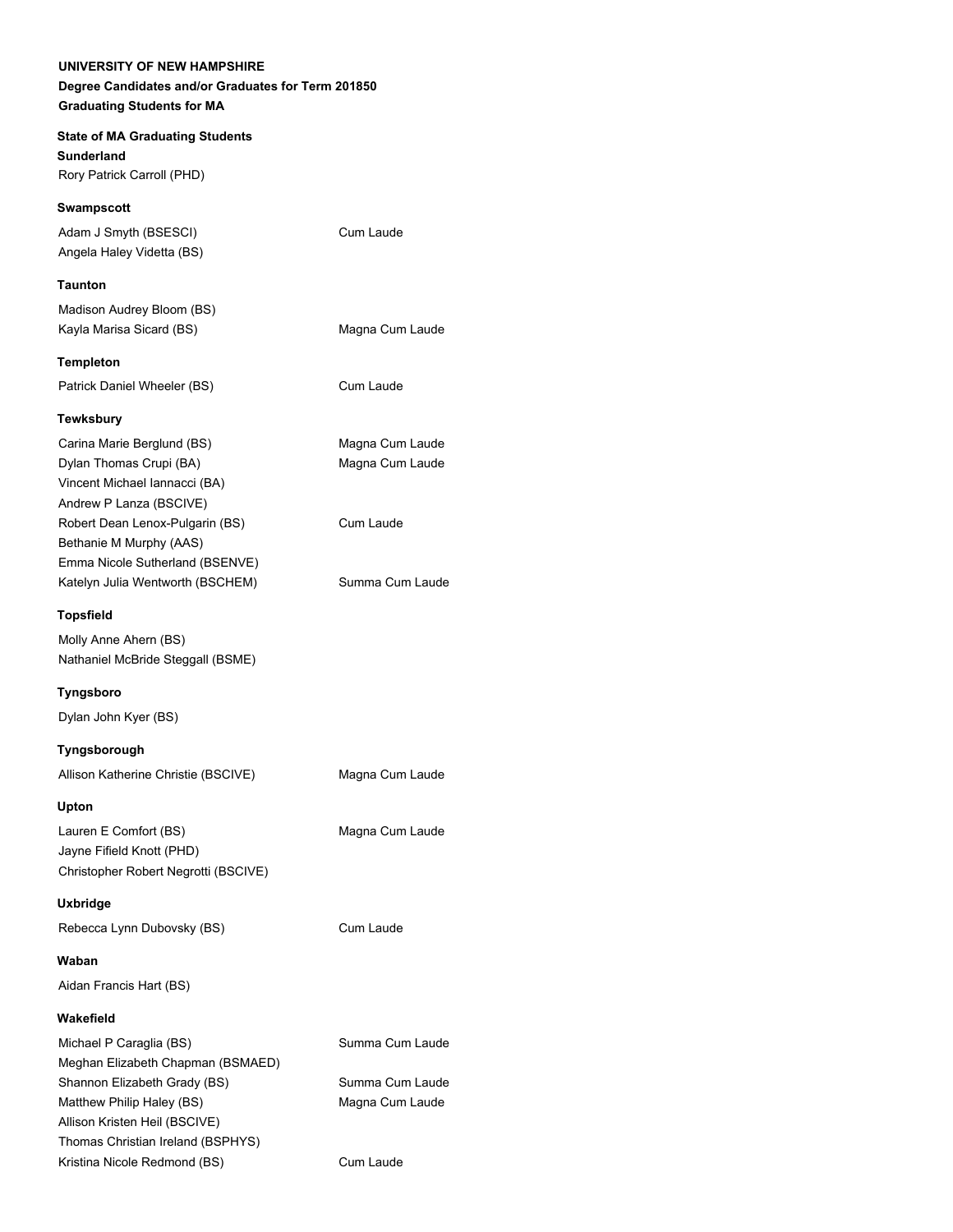### **Degree Candidates and/or Graduates for Term 201850 Graduating Students for MA**

# **State of MA Graduating Students**

**Wakefield**

Michael P Sheehan (BS) Kevin Joseph Silk (BA) Courtney Claire Sullivan (BS)

# **Walpole**

| Lindsey Cecilia Bruen (BS) | Magna Cum Laude |
|----------------------------|-----------------|
| Leah Margaret Erwin (BS)   |                 |
| Kaitlyn Anne Flinn (BA)    |                 |
| Ryan Michael Moore (BS)    | Cum Laude       |
| Madison Lee Oser (BA)      |                 |
| Brett Patrick Reinert (MS) |                 |
| Elizabeth Mary Ryan (MED)  |                 |
| Kali Elizabeth Scott (BS)  | Summa Cum Laude |
|                            |                 |

#### **Waltham**

Evelyn Rebecca Solis (BS)

**Watertown** Siran Cinar (BA) Siran Summa Cum Laude Kayla N Lawlor (BSCHE)

#### **Wayland**

Chloe Brown (BS) Alexander Leonard Noa (BA)

#### **Webster**

Kelsey A Koloski (BS)

### **Wellesley**

Marnie Livingston Davis (MED) Alexandra Lauren Kelley (MED)

#### **West Barnstable**

Matthew W Lambert (BS) Lauren Elizabeth Lee (BS) Magna Cum Laude Jonathan Christopher Rezendes (BS)

#### **Westborough**

Jeffrey S Eisenbeis (BS) Janet Marie Wael Khoury (MS) Jacob Frank Srebnik (BS) Samantha Ann Weckwerth (BA) Cum Laude

#### **West Boylston**

Sarah Leslie Novia (MED)

**West Bridgewater** Kostantino Hatzinikolau (BS)

**West Chatham**

Erin Emma Leahy (BS) Magna Cum Laude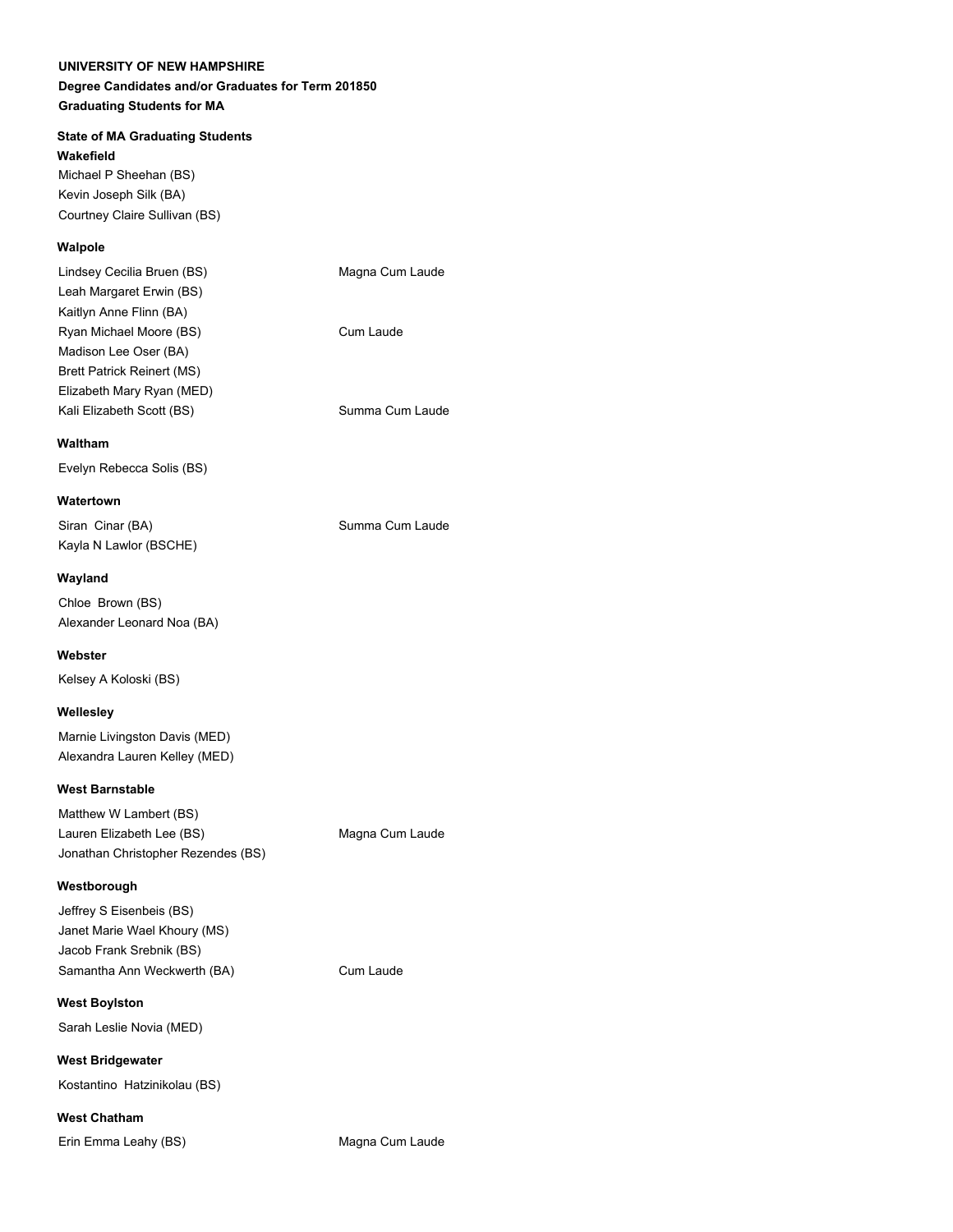# **Degree Candidates and/or Graduates for Term 201850 Graduating Students for MA**

# **State of MA Graduating Students Westfield**

Brian Prescott Davis (BS) Summa Cum Laude Devin Andrew O'Grady (BS) Michael Christian Zampini (BSENSC)

# **Westford**

| Douglas Arthur Boyle (BS)            | Magna Cum Laude |
|--------------------------------------|-----------------|
| Colin James Cressman (BSEE)          |                 |
| Gianna Marie Demetroulakos (BS)      | Summa Cum Laude |
| Mackenzie Shelagh Donovan (BS)       |                 |
| James Daniel Flory (AAS)             |                 |
| Tristan Barden Lee (BSME)            |                 |
| Alexander Michael Nees (BSME)        |                 |
| Casey Ann O'Connor (BA)              |                 |
| Nicholas James Pappas (BSEE)         |                 |
| Emily F Perrone (BSAM)               |                 |
| Morgan Anne Ross (BSMAED)            | Summa Cum Laude |
| Baylee E Sacco (BA)                  |                 |
| Sean Albert Serpa (BSCENG)           |                 |
| Madison Lisa Tetrault (BS)           |                 |
| Daniel Alexander Vasilevsky (BSCENG) |                 |
| Lauren Elizabeth Wallace (BS)        | Magna Cum Laude |
|                                      |                 |

# **West Newbury**

Alessandro Payne Casale (BA)

# **West Newton**

Michael James Barbieri (BS) Emily Maxson McDonald (BS)

# **West Roxbury**

Madysen Rose Delosh (AAS) Honors Jordyn Reece Kafka (BA) Cum Laude Mario Thomas Lepore (BA)

# **West Springfield**

Madison Jean Alstede (BSESCI) Kyle Cruise Andersen (BS) Olivia Nicloe Frosch (BS)

# **Westwood**

Tracy Christine Alperin (BA) Erin Stafford Dierker (BA) Christopher James Eldridge (BA) Rachel Alexandra Fergus (BS) Benjamin Mark Lania (BS) Matthew John McCarthy (BS) Kelly M Nagle (BA) John William Pidgeon (BA) Valerie Ann Vancura (BS)

### **Westwood**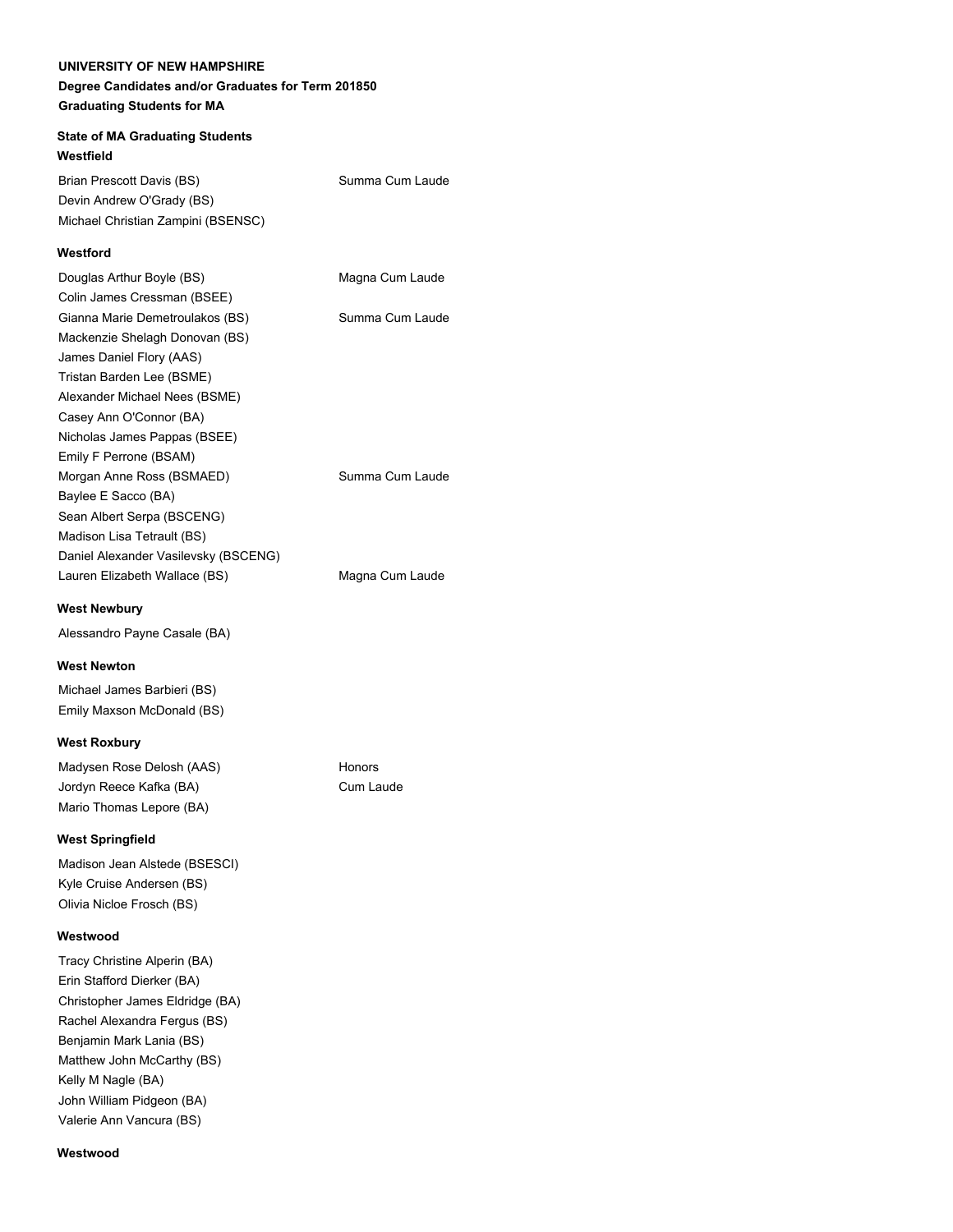# **Degree Candidates and/or Graduates for Term 201850 Graduating Students for MA**

# **State of MA Graduating Students**

**Westwood**  Rachel Mary Morrison (MED)

#### **West Yarmouth**

Mary Elizabeth Capobianco (BA)

#### **Weymouth**

Emma Jane Collins (MED)

#### **Whitinsville**

Shannon Bailey Deiana (BS)

#### **Whitman**

Allan Masison (BSCIVE) Kayla Maslauskas (BS)

#### **Wilbraham**

| Walker David Field (BS)     |                 |
|-----------------------------|-----------------|
| Emma Clare Giordano (MED)   |                 |
| Madison Lynn LaPlante (BS)  | Magna Cum Laude |
| Sara Kathryn Stadnicki (BS) |                 |

### **Wilmington**

| Daniella Alves Almeida (BS)     | Summa Cum Laude |
|---------------------------------|-----------------|
| Joseph Dominic Castellano (BS)  |                 |
| Abigail June Chase (BS)         | Cum Laude       |
| Danielle Marie Gianatassio (BS) |                 |
| Delaney Glinner (BSCIVE)        |                 |
| Joseph Daniel Hydorn (BS)       | Cum Laude       |
| Thomas William Magee (BA)       |                 |
| Andrew James Murray (BS)        | Magna Cum Laude |
| Nicholas D Raffi (BSENVE)       |                 |
| Glenn Patrick Sullivan (BS)     |                 |
|                                 |                 |

### **Winchendon**

Mackenzie D Wirtz (BS)

#### **Winchester**

Daniel Christopher Abel (BSENPH) Diana Elise Araujo (MFA) Natalie A Ciano (BS) Yanni Clifford Latzanakis (BS) Elizabeth Randazzo Muldrow (BA) Maryssa Noelle Tripoli (BS) Cum Laude

# **Winthrop**

Polixeni Maria Tsiotos (BA)

### **Woburn**

Cameron Rice Dixon (BS) Ashlee Jaylynn Fiore (BS) Caitlin Mary Long (BA)